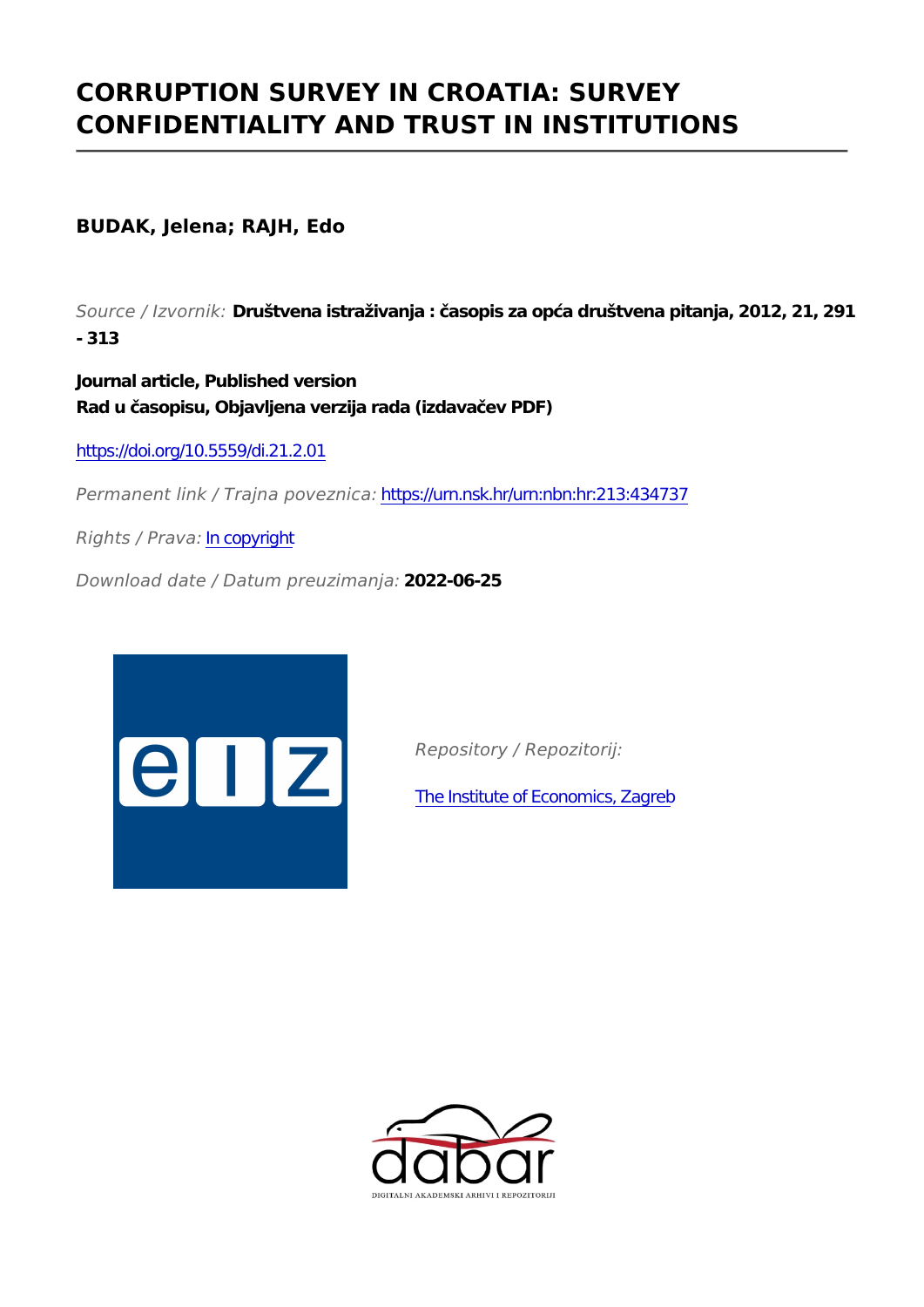

[doi:10.5559/di.21.2.01](http://dx.doi.org/10.5559/di.21.2.01)

# CORRUPTION SURVEY IN CROATIA: SURVEY CONFIDENTIALITY AND TRUST IN INSTITUTIONS

Jelena BUDAK, Edo RAJH Institute of Economics, Zagreb UDK: 328.185(497.5)"2010" 343.352(497.5):35.08 303.62(497.5)"2010":343.352 Izvorni znanstveni rad

Primljeno: 12. 4. 2011.

In an attempt to explore the linkages between corruption surveys, underreporting corruption experiences and causes of reluctance to report corruption, this paper provides insight into solutions applied to mitigate the underreporting risks in surveying corruption experiences in Croatia. Based on the *Survey on use of public services and public integrity* in Croatia 2010, the issue of underreporting corruption is assessed with a two-fold approach. The study first discusses the survey methodology applied, where the main concerns were the willingness of respondents to report corruption and their perceptions regarding risk of personal data misuse. Potential reluctance to admit involvement in corruption as a criminal act might be driven by a fear of subsequent surveillance or investigation. Further, we investigate the concerns expressed by respondents regarding the misuse of data and about protecting anonymity. Survey data were used to analyze citizens' attitudes and reasons for (not) reporting crime to official institutions. The analysis focuses on reporting corruption experiences, both formally and informally. The findings show a very high level of citizens' opportunism and lack of public trust in institutions that might impede anti-corruption efforts in Croatia.

Keywords: survey methodology, corruption experience, trust in institutions, reporting crime, Croatia

Jelena Budak, Institute of Economics, Trg J. F. Kennedyja 7, 10 000 Zagreb, Croatia. 291 E-mail: jbudak**@**eizg.hr  $\boxtimes$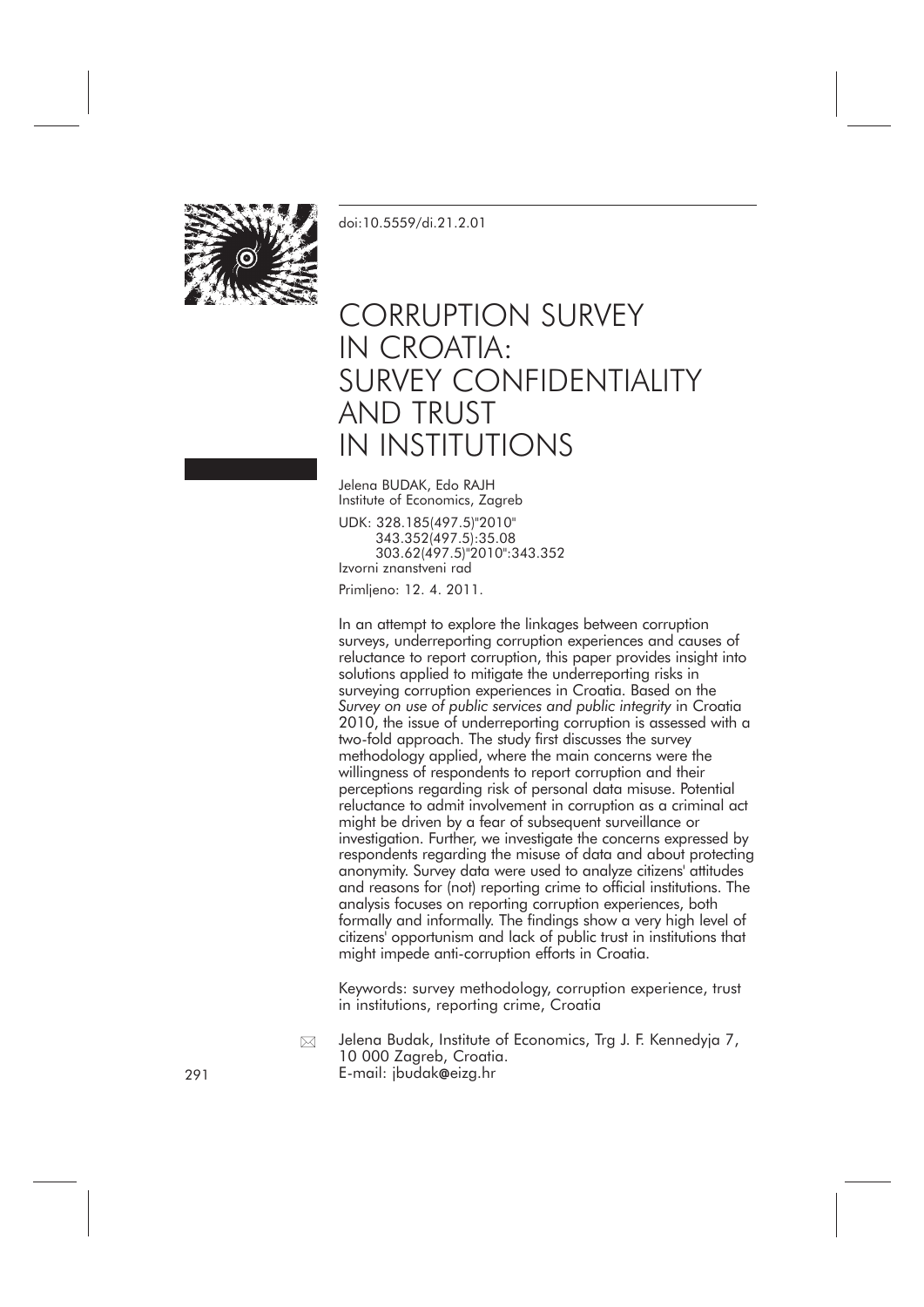# **INTRODUCTION**

This paper provides insight into solutions applied to mitigate the underreporting risks in surveying corruption experiences in Croatia. Based on the *Survey on use of public services and public integrity*<sup>1</sup> conducted in Croatia, we have analyzed a selection of questions and answers related to reporting corruption experiences. The survey was conducted in the summer of 2010 by face-to-face interviews with Croatian citizens, and provides data analysis of 3005 questionnaires. The methodology employed was carefully pre-tested in a pilot survey conducted in June 2010 on a net sample of 150 respondents. The pilot tested whether the option of self-administrated responses to questions related to corruption experiences would increase the response rate, and whether the respondents were concerned about the anonymity of the survey (Budak and Rajh, 2010). This research adds to the Budak and Rajh (2010) preliminary study of the pilot survey, which provided rather limited insight into the trust in institutions. Employing the data collected in the large nationally representative survey, this analysis extends to the public's confidence in institutions when reporting crime in Croatia.

Adding to the existing literature (Treisman, 2007; Jensen et al., 2007), when discussing the survey methodology, our main concerns were the willingness of respondents to report corruption and their perceived risk of personal data misuse. Potential reluctance to admit involvement in corruption as a criminal act might be driven by a fear of surveillance or investigation that might follow. Further, we have investigated the views expressed by respondents regarding the misuse of data, in particular with regard to protecting confidentiality. Due to the topic of the survey, the anonymity of the respondents was protected more than requested by standard market research procedures.

The issue of underreporting corruption is assessed here with a two-fold approach. The first one considers respondents' underreporting corruption experiences in the survey from the point of view of survey methodology applied. The other one arises from the direct survey results and refers to the issue of not reporting corruption experiences to official institutions. Thus the results of the survey enabled us to gain interesting insight into the public's trust in institutions in Croatia.

The paper is organized as follows. The next section describes the rationale for exploring the linkages between extensive corruption surveys, underreporting corruption experiences, and potential causes of reluctance to report corruption both in surveys and to the institutions. This background leads 292 us to the main research questions: (i) whether respondents were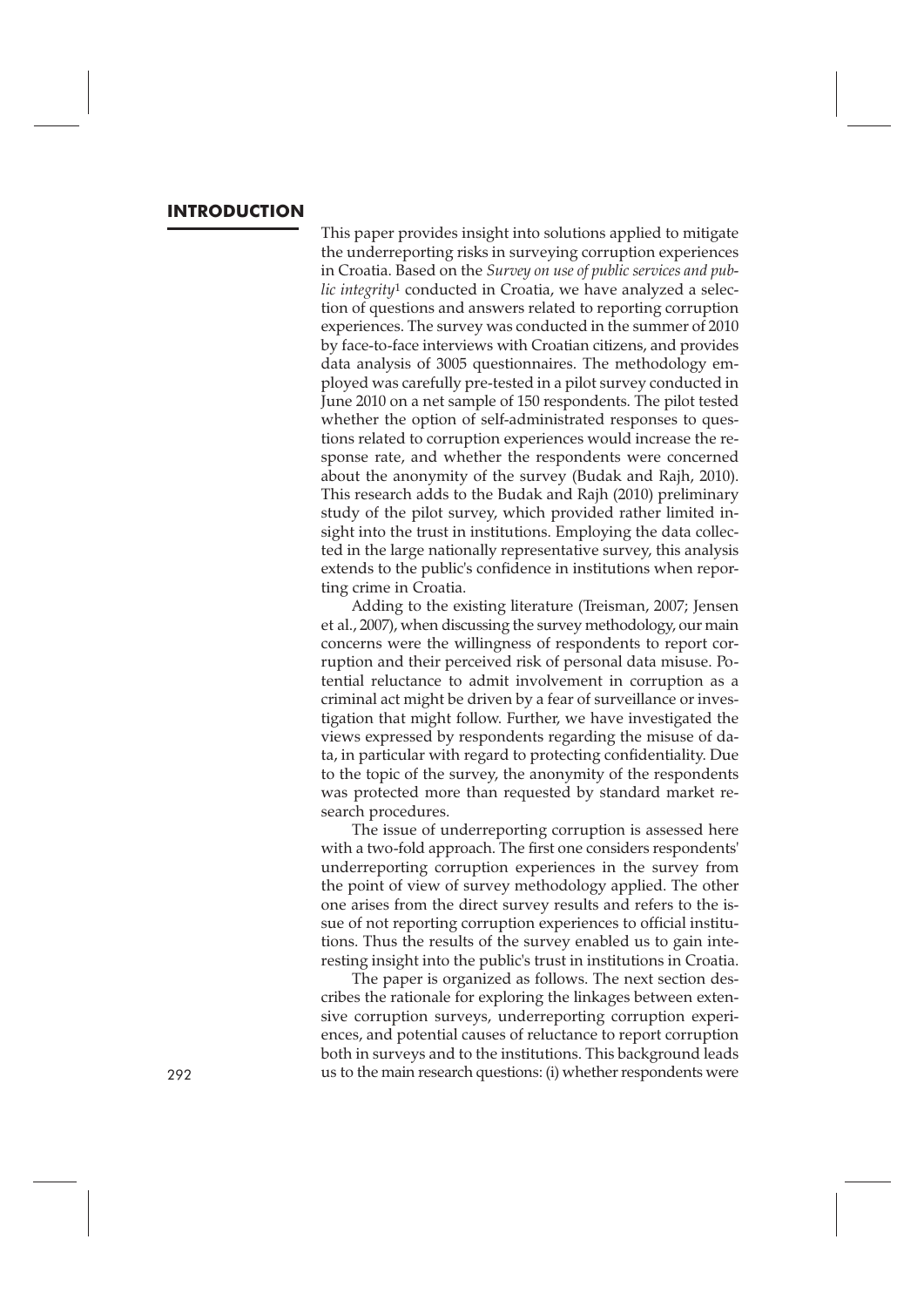BUDAK, J., RAJH, E.: CORRUPTION SURVEY... reluctant to answer sensitive questions and why, and (ii) would Croatian citizens report crime, for what reasons, and which institutions they trust. The third section deals with the methodology and data used in the corruption survey conducted in Croatia, while the detailed empirical analysis results are elaborated in section four. The last section concludes with policy recommendations and suggests possible directions of further research.

#### **RATIONALE BACKGROUND**

Corruption is a world-wide phenomenon that has raised considerable research interest within the fields of sociological, political and economic studies. It has been investigated both theoretically and empirically from various aspects (Jain, 2001; Tanzi, 1998); however, the true prevalence of corruption still remains unrevealed (Kaufmann, 1997). The clandestine nature of this illegal activity together with different notions about what actions should be considered corruption are challenging researchers and policy makers to improve the methodology of corruption-related research (Sampford et al., 2006).

The prevalence of corruption is usually measured by perception indices presenting subjective opinions on the perceived level of corruption.2 Those estimates might be influenced by general public views, reports on recent corruption scandals, cultural or historical heritage, and are rarely supported by corruption experiences of the respondents. Complementary to measuring corruption perceptions, up-to-date surveys on corruption experiences provide the most effective tool to get deeper insight into the scope and modes of corrupt activities. Information on corruption experiences is valuable, yet would not provide reliable data on the volume of actual corruption transactions and corresponding financial losses. Estimates reached by extrapolating reported corruption experiences to the whole sector, society group or nation are not accurate since the potential underreporting problem might significantly affect results. Further, the real extent of corruption is not measurable because there is no evidence on how many corrupt actions committed have ever been revealed. However, survey data on corruption experiences might serve as a valuable indication of sources and modes of corruption, thus enabling anti-corruption strategies to be more precisely targeted and therefore more effective.

This clear objective of exploring both corruption experiences and corruption perceptions has boosted the number of corruption surveys conducted in the last decade (Treisman, 2007). Quantitative measurement of corruption experiences in surveys has become popular since more sophisticated and ap- 293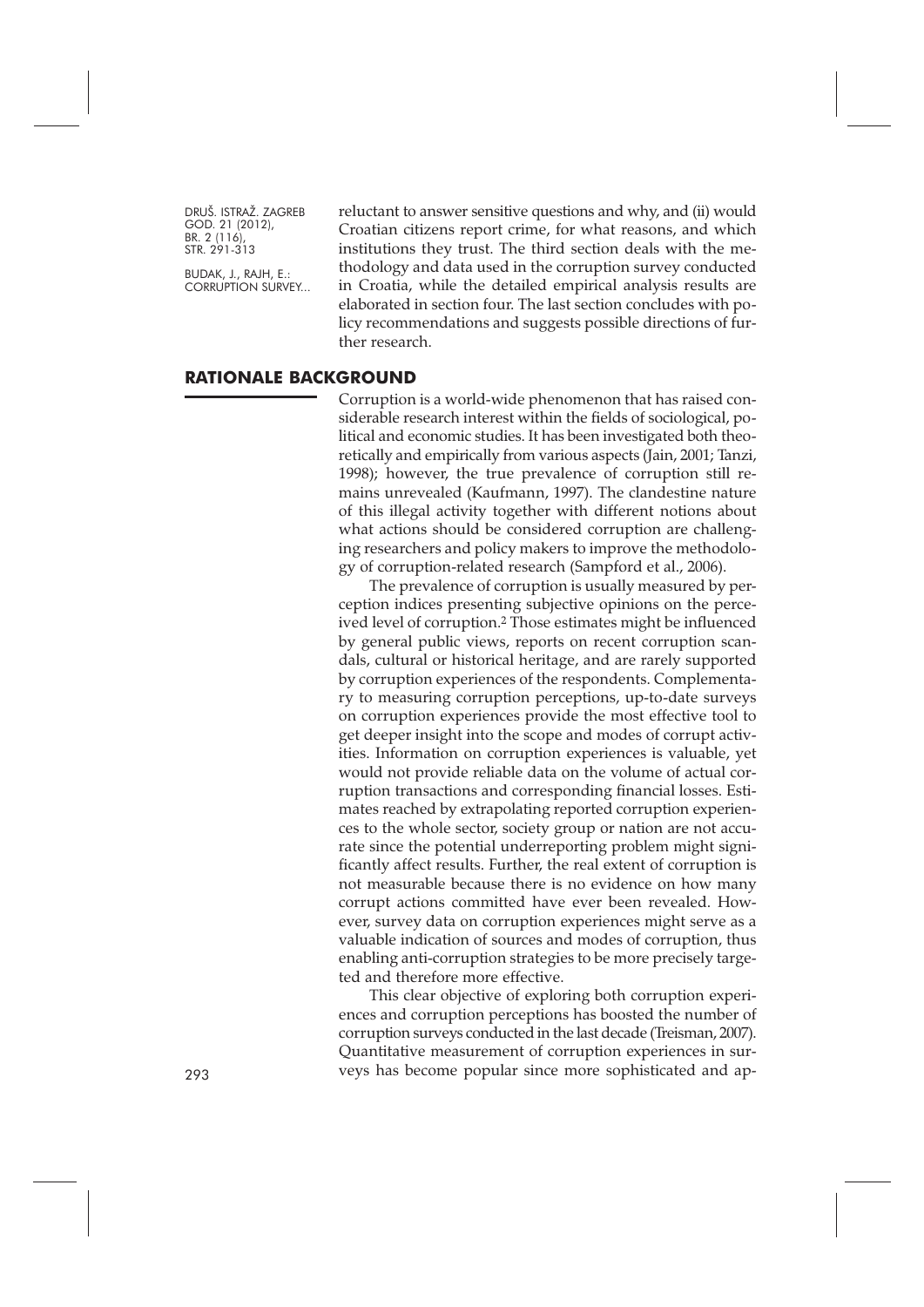BUDAK, J., RAJH, E.: CORRUPTION SURVEY...

propriate survey methodologies have been applied (Reinikka and Svensson, 2006). However, the methodology of surveying corruption is still undergoing critiques, calling for further improvements. One of the major issues is the problem of overestimating perceived corruption prevalence opposed to the underreported corruption experiences. Underreporting behavior is broadly explained within the cost-benefit theoretical model, and research studies mostly discuss the problem of underreporting in the context of shadow economy (Schneider and Enste, 2002). There is a body of literature on the factors that deter people from officially reporting corruption (Zipparo, 1998), yet very few studies on how to deal with this problem in surveying corruption experiences are available. The recent study of Jensen et al. (2007) provides a new concept of gathering useful information from nonresponse and false response to corruption-related questions in firm-level corruption surveys, while Reinikka and Svensson (2006) have discussed how to overcome misreporting problems in surveying educational and health institutions and firms. Besides the general lack of literature on this topic, the above-mentioned contributions are related to surveying firms and institutions, and to our knowledge, no such analysis has been made for surveying the corruption experiences of the general public. For the latter, it would be interesting to explore the reasons behind personal reluctance to report corruption.

Citizens in Croatia are aware that living in an information society in some segments leads "towards a surveillance society" (Radovan, 2006). This subjective notion, combined with memories of the past undemocratic regime, could seriously prevent respondents from reporting corruption experiences. Citizens are very much aware that all data and information collected will be electronically processed and kept for records. All gathered information could be (mis)used for further surveillance, manipulation and even prosecuting people (Radovan and Jugo, 2006). Studies have shown that U.S. citizens have concerns about privacy and confidentiality even in returning census forms (Singer et al., 2003). A low response rate can skew the findings of surveys dealing with sensitive issues, such as opinion research about surveillance and privacy (Haggerty and Gazso, 2005). Survey reporting on corruption is particularly sensitive because both sides participating in corruption (bribe-givers and bribe-takers) are subject to criminal prosecution.3 If reported *a posteriori*, i.e., once a corruption transaction is realized, there might be fear of consequent surveillance to gather more evidence on corrupt officials or even investigation and prosecution. This would not only induce the underreporting of corruption but also increase the 294 refusal rate and thus bias the survey results.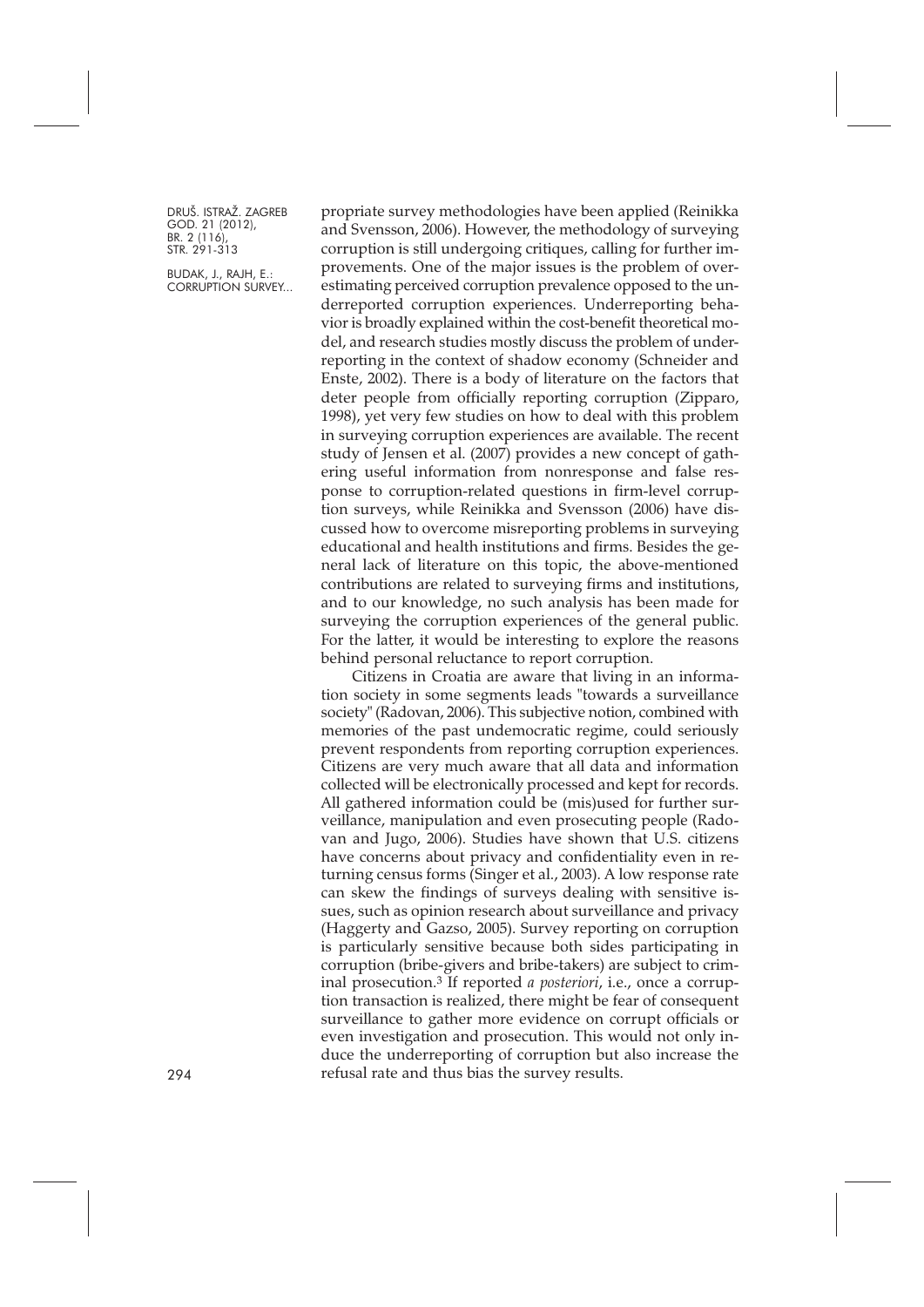BUDAK, J., RAJH, E.: CORRUPTION SURVEY...

Theoretical thought underpins trust in the institutions as a key component of social capital (Nooteboom, 2007; Berggren and Jordahl, 2006). As public opinion is a product of social capital and institutional set-up, a notable portion of public opinion about corruption and other forms of crime is being formed according to citizens' confidence in the institutions that should ensure their security. A part of the survey collects data on sharing information about corruption experiences and reporting them. It provides a unique source of information about real and perceived trust in institutions responsible for dealing with corruption. Public awareness about corruption represents an important pillar of anti-corruption efforts. If the attitudes of citizens are not clearly in line with the promoted zero tolerance towards corruption, room is made for acts of corruption to emerge.

Several studies on trust in institutions in Croatia (Baloban and Rimac, 1999; Štulhofer, 2004) refer to the past period (1997 and 1995 to 2003, respectively). In light of the increased number of corruption scandals and intensified efforts to combat corruption in Croatia, one could suppose that general public views on both corruption and institutions have changed. Further, previous research dealt either with a general sense of trust or trust in various kinds of institutions, while there was no particular focus on anti-corruption agencies and institutions.

Notwithstanding that both informal and formal institutions4 shape public attitudes towards corruption, in our empirical research we have collected data on trust in formal institutions (agencies enforcing legislative anti-corruption measures). The surveyed corruption experiences refer to bribes citizens gave to public employees in money, goods or counter- -favors above the official cost of the public service. Our focus on these aspects of corruption and associated trust in institutions was driven by the conceptual development of the survey methodology, which is described in the following section.

# **METHODOLOGY OF SURVEYING CORRUPTION IN CROATIA**

Assessing corruption perceptions and corruption experiences was part of the *Survey on use of public services and public integrity* for which the pilot testing was conducted in Croatia in June 2010. The net sample size for the pilot was 150 respondents of age 18 to 64. The pilot survey was conducted by face-to-face interviews in three different regions of Croatia (urban and rural areas of Zagreb, Osijek and Split). Towns were divided in homogenous areas e.g. center, first ring. The sample was defined by random selection of addresses/households and random selection of respondents. The interviewer had to choose 295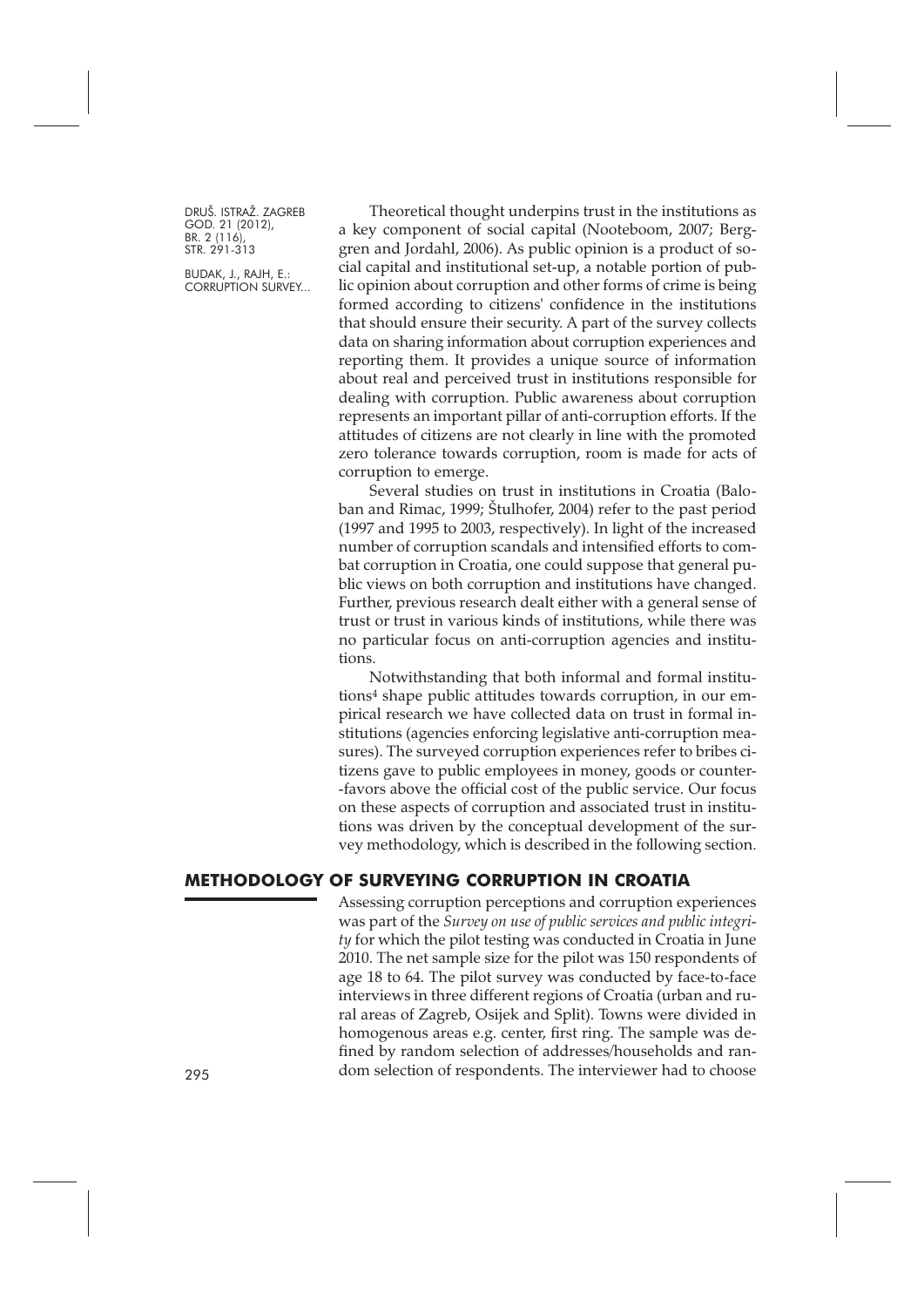BUDAK, J., RAJH, E.: CORRUPTION SURVEY... the member of the household to be interviewed with the help of the birthday key.

The main survey followed in July and August 2010 on a nationally representative sample of 3005 Croatian citizens aged 18 to 64. We employed the same methodology as in the pilot survey. A nationally representative sample is made on a two- -way stratification by six regions (formed by grouping counties) and four types of settlements. Four types of settlements differ according to size, and correspond to the local administrative system in Croatia. Settlements up to 10,000 inhabitants have the status of municipality, and settlements above 10,000 inhabitants have a status of town. The sample allocated to each stratum is proportional to the population living in each stratum. Towns and villages selected in the sample are further divided into areas and in each area starting points for walks were randomly selected. 196 starting points were used for the interviewer's walks. During the fieldwork, based on precisely defined standard procedures, the sample is further defined by: random selection of addresses/households and random selection of respondents (household member of age 18 to 64 with the help of birthday key). Double-check assurance of data collection from the nationally representative sample is provided by noting to the interviewers provisional quotas required (by sex and age brackets for each of 196 interviewers' starting points). Percentages in each stratum in total population (according to Census 2001, for age group 18-64) and those achieved in the sample are closely corresponding (Table 1).

O TABLE 1 Comparison of<br>population and sample characteristics

|                 |                                         | Population $(\%)$ | Sample $(\%)$ |
|-----------------|-----------------------------------------|-------------------|---------------|
| Region          | Zagreb                                  | 25.3              | 24.9          |
|                 | North Croatia                           | 15.7              | 16.1          |
|                 | Slavonia                                | 19.7              | 19.4          |
|                 | Lika, Kordun, Banovina                  | 8.3               | 9.0           |
|                 | Istria, Hrvatsko Primorje, Gorski Kotar | 11.9              | 11.8          |
|                 | Dalmatia                                | 19.1              | 18.8          |
| Settlement Size | Up to $2.000$                           | 39.5              | 38.5          |
|                 | 2.001-10.000                            | 16.3              | 16.0          |
|                 | 10.001-100.000                          | 21.4              | 21.5          |
|                 | More than 100,000                       | 22.8              | 24.0          |
| Gender          | Male                                    | 49.6              | 47.4          |
|                 | Female                                  | 50.4              | 52.6          |
| Age             | 18-30                                   | 27.9              | 28.0          |
|                 | $31 - 50$                               | 45.9              | 44.5          |
|                 | 51-64                                   | 26.2              | 27.6          |

Source: For population, Census 2001.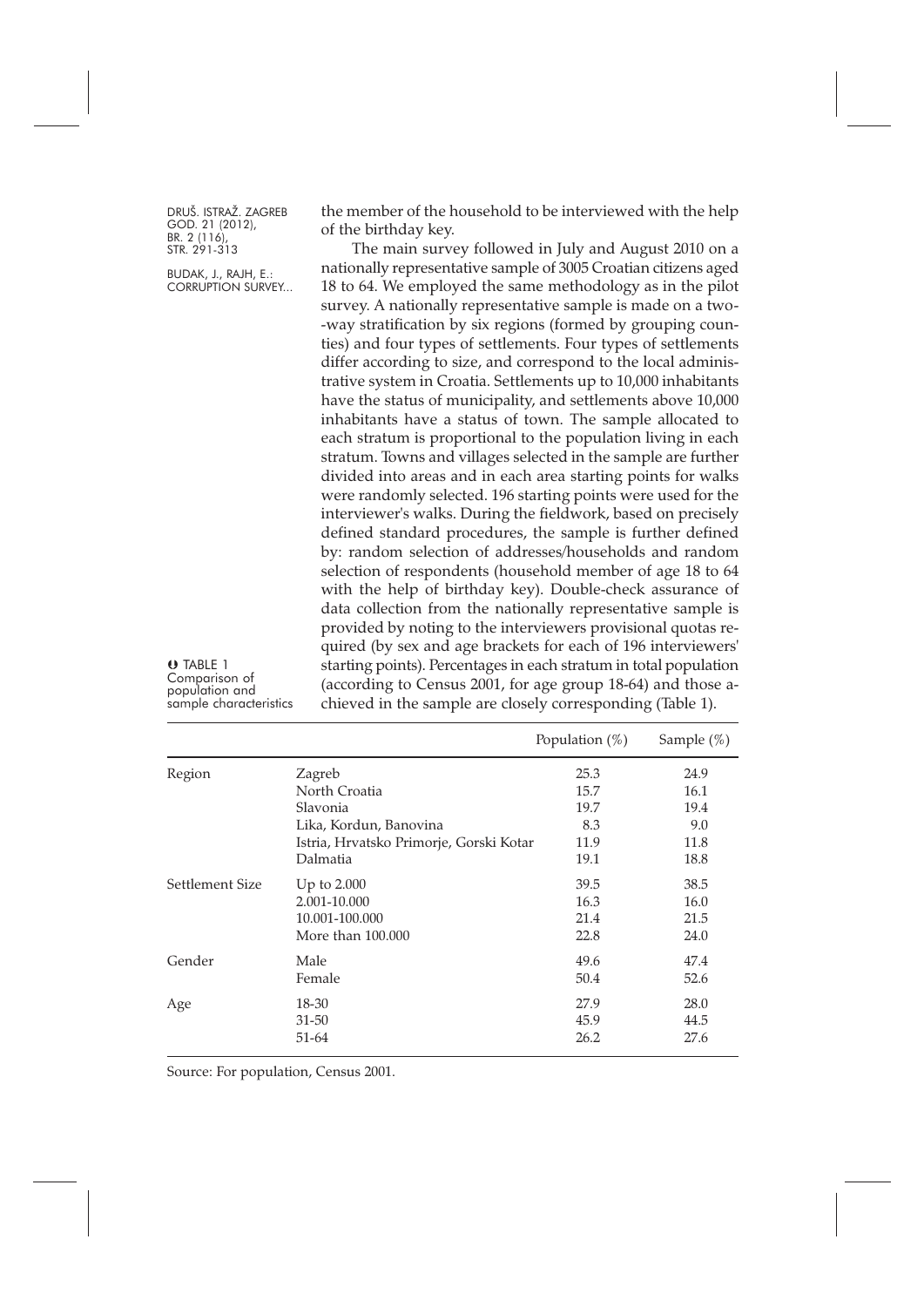| DRUŠ. ISTRAŽ. ZAGREB<br>GOD. 21 (2012),<br>BR. 2 (116),<br>STR. 291-313 | On average, interviewers did 1.12 visits per household and<br>spent 33.47 minutes with respondent for successfully finished<br>interviews. In order to achieve a nationally representative                                                                                                                                                                                                                                                                                                                                                                                                                                                                                                                                                                                                                                                                                                                                       |
|-------------------------------------------------------------------------|----------------------------------------------------------------------------------------------------------------------------------------------------------------------------------------------------------------------------------------------------------------------------------------------------------------------------------------------------------------------------------------------------------------------------------------------------------------------------------------------------------------------------------------------------------------------------------------------------------------------------------------------------------------------------------------------------------------------------------------------------------------------------------------------------------------------------------------------------------------------------------------------------------------------------------|
| BUDAK, J., RAJH, E.:<br><b>CORRUPTION SURVEY</b><br>O TABLE 2           | sample, the net sample size was set to 3000 respondents, which<br>gives the standard error of estimate of around a low 1%. As<br>the fieldwork had to run until the target number of 3000 filled<br>questionnaires was reached, we achieved 3005 interviews<br>and a posteriori calculated the response rate of 50.2%.<br>The first step in convincing respondents to participate in<br>the survey was to secure overall confidence in the project. A<br>cover letter used in the pilot as well as in the main survey poin-<br>ted out the distinguished partners in the project (legally neu-<br>tral international institutions and local research experts). Fur-<br>ther, respondents were informed that the data collected would<br>be treated confidentially and the respondents would remain<br>anonymous. Their personal data were collected on the sepa-<br>rate paper sheet. Respondents optionally provided their con- |
| Fieldwork control<br>statistics                                         | tacts to be used for the fieldwork back-check (Table 2).                                                                                                                                                                                                                                                                                                                                                                                                                                                                                                                                                                                                                                                                                                                                                                                                                                                                         |
|                                                                         | $\%$<br>N                                                                                                                                                                                                                                                                                                                                                                                                                                                                                                                                                                                                                                                                                                                                                                                                                                                                                                                        |

|                                           |                         |      | %    |
|-------------------------------------------|-------------------------|------|------|
| Interview subject to Back-check / Control | Yes                     | 960  | 31.9 |
|                                           | No                      | 2045 | 68.1 |
| Method of Back-check / Control            | Back-check in person    | 60   | 6.3  |
|                                           | Back-check by telephone | 900  | 93.8 |

In the introductory letter, the project was presented as an effort to collect information on citizens' experiences with public services. The aim of the survey was to explore public integrity as a whole and to examine experiences of crime victimization. As corruption was indeed only a part of the Survey on use of public services and public integrity, it allowed us to not mention corruption explicitly in the pilot survey cover letter. Disclosing the entire purpose of the survey, although legitimate and meaningful, could have raised the concerns of the respondents: "The objective is to collect information that will assist the Government... in fighting crime, inter alia, by combating corruption." Respondents however could avoid sensitive corruption experience questions in the related parts of the survey ("No answer" option provided).

This potential obstacle was resolved by raising the competence of interviewers in clarifying and elaborating on how the collected information would be kept and processed. The risk of personal data being misused was minimized by using separate locations for data processing and analysis. As contracted, the market research agency conducting the survey on 297 site should deliver an electronic database, but the original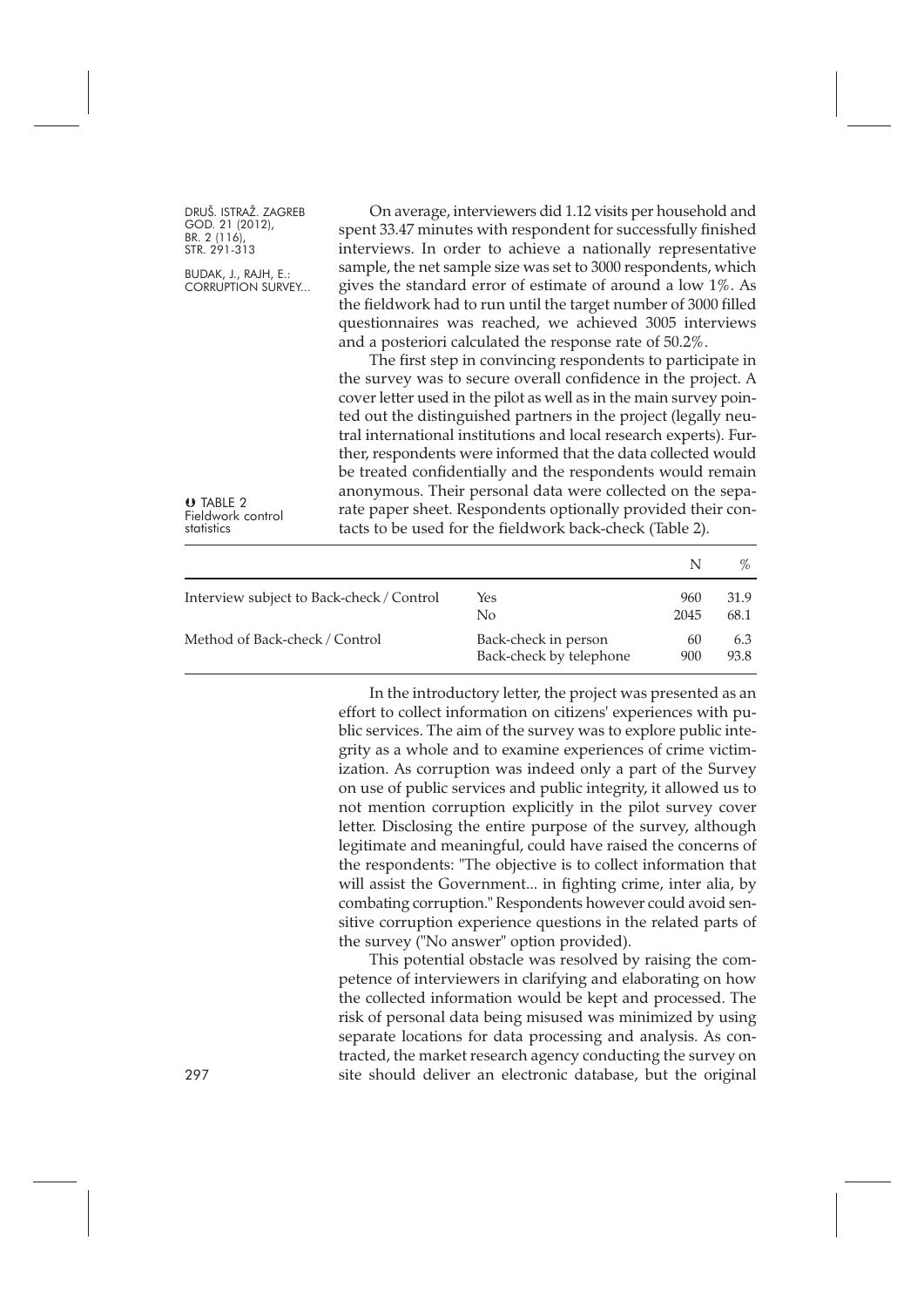BUDAK, J., RAJH, E.: CORRUPTION SURVEY... questionnaires should not be made available to the institution reporting the aggregate survey results. Regardless of which side the initiative comes from (citizen offering a bribe or public official asking for a bribe), both sides involved in a corrupt activity legally are considered to have committed a criminal act. A final measure of security assurance involved checking with the anti-corruption agencies in Croatia that there was no legislative possibility of evidence being requested regarding the personal accounts of corruption in the survey.

In designing the questionnaire, one had to consider that the respondents would be aware that their participation in corrupt transactions might discredit their integrity. Therefore the wording of the questions about personal corruption experiences implied that the initiative did not come from the respondents (e.g., "... you had to give a gift", "... you had to make such an extra payment"). This solution was expected to relieve the sense of guilt and consequently to encourage respondents to provide true answers to sensitive questions.

The questionnaire was structured in eight sections. Section 1 collected opinions on selected topics regarding the problems facing Croatia today, perceptions on corruption prevalence and attitudes towards corruption phenomena. Experiences with public services and citizens' satisfaction in contacts with various civil servants and public officials were examined in section 2. Bribery experiences were questioned in section 3. Specifically, respondents were asked about their recent personal involvement in corruption acts, types of bribery and related purpose. For those who had had corruption experiences in the last 12 months, we were interested to know whether they had reported the cases of corruption and what the outcomes were. Other practices such as corruption related to elections or public sector hiring practices as well as opinions on the integrity of public officials were surveyed in section 4. Reasons for (not) reporting corruption and trust in institutions were explored in section 5 of the questionnaire. Section 6 represented a victimization survey, asking about experiences of car theft, burglary, personal theft, assault, theft, and robbery. General information on the respondent's sex, age, education, occupation, and income was collected in section 7. The last section, section 8, contained an interview evaluation by the interviewer, indicating the respondent's remarks during or after the interview. Given the described questionnaire structure, we have selected those questions and answers that give us insight into confidentiality issues of the survey and reporting corruption. The original formulations of the questions relevant for this study are listed in the Appendix, with a refer-298 ence of the question number in brackets of the text.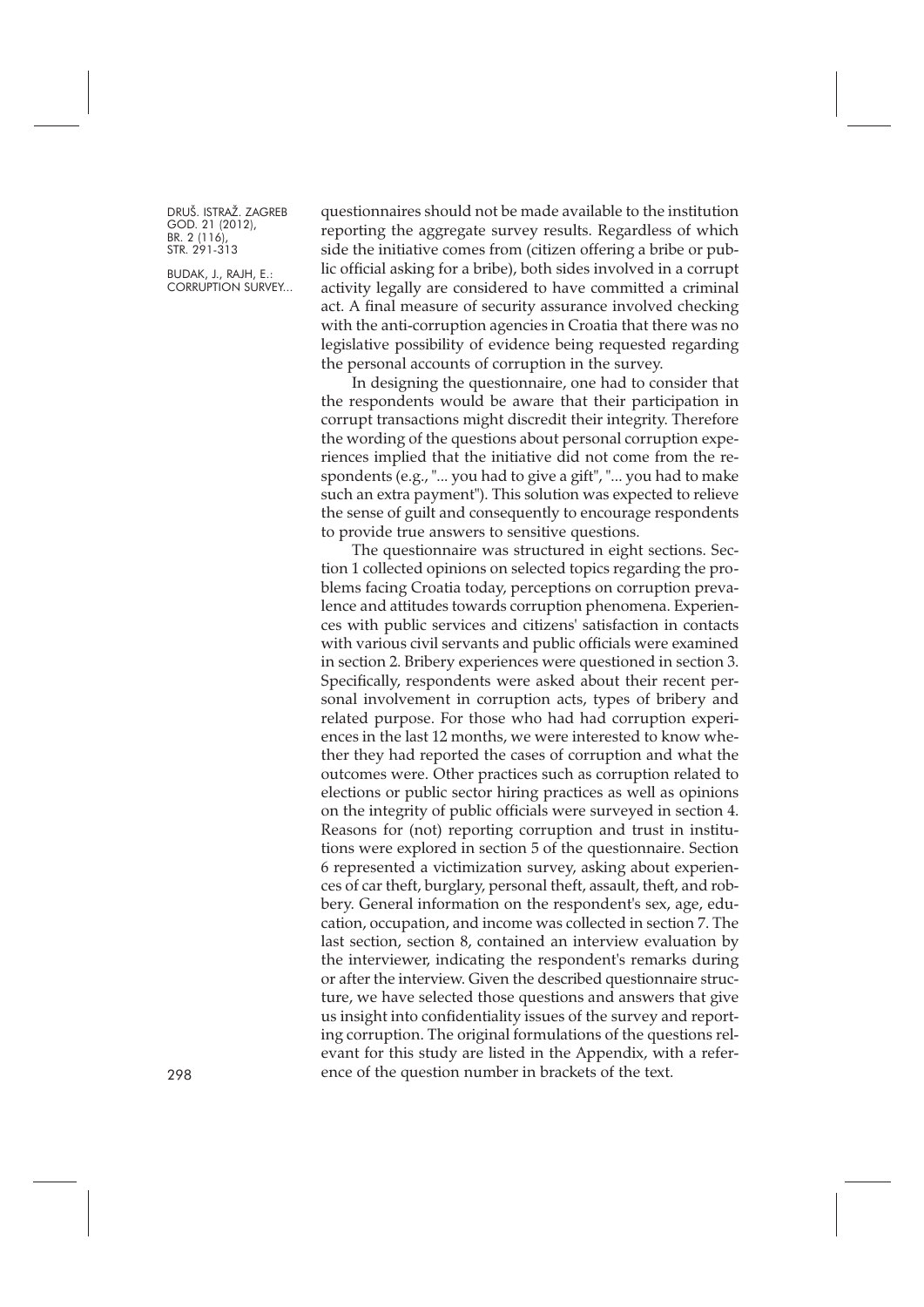## **EMPIRICAL ANALYSIS RESULTS**

#### **Pilot Survey Solutions to Confidentiality Issues**

Already in the pilot survey, an important methodological concern was resolved as no major quitting problem had been observed in the corruption experience section of the questionnaire. One could suppose at that point that the respondents felt confident due to the carefully developed questionnaire and professionally trained interviewers.

At the end of the pilot interview, respondents had an opportunity to give blank remarks on the survey. Out of a total of 150 pilot survey respondents, 16 percent gave additional remarks. Most of the remarks were concerns expressed regarding the future use of the results, followed by concerns regarding the confidentiality of the survey. Few respondents were worried about the potential misuse of the victimization part of the survey data (whether information on home security would be abused by burglars), indicating that a possible leakage of data collected has been perceived as a problem. The pilot testing results conclusively supported the survey questionnaires and methodology developed. No problems arose related to the sensitive questions on corruption experiences, and some confidentiality issues proved to be irrelevant for the response rate. Since no differences have been observed in responses by face-to-face interview vs. partial self-administration of the questionnaire, this particular confidentiality issue could be disregarded.

Over 17 percent of respondents claimed they had recent corruption experiences, and provided further details on those transactions. We proceed to the empirical analysis of survey results on reporting corruption experiences and related trust in the institutions in Croatia.

#### **Survey Results on Reporting Corruption**

In order to better understand the current situation and to frame the context of the survey, several introductory questions were posed. According to the respondents, unemployment (26 percent) and poor performance of the Government (24 percent) are considered to be the major problems that Croatia is facing today, which is understandable given the economic crisis [Q1.1]. Corruption is a major problem in Croatia for 24 percent of respondents and according to public perceptions there are no signs of improvement. On the contrary, 44 percent of respondents think the level of corruption has remained the same, while 47 percent believe corruption has increased in the last three 299 years [Q1.8].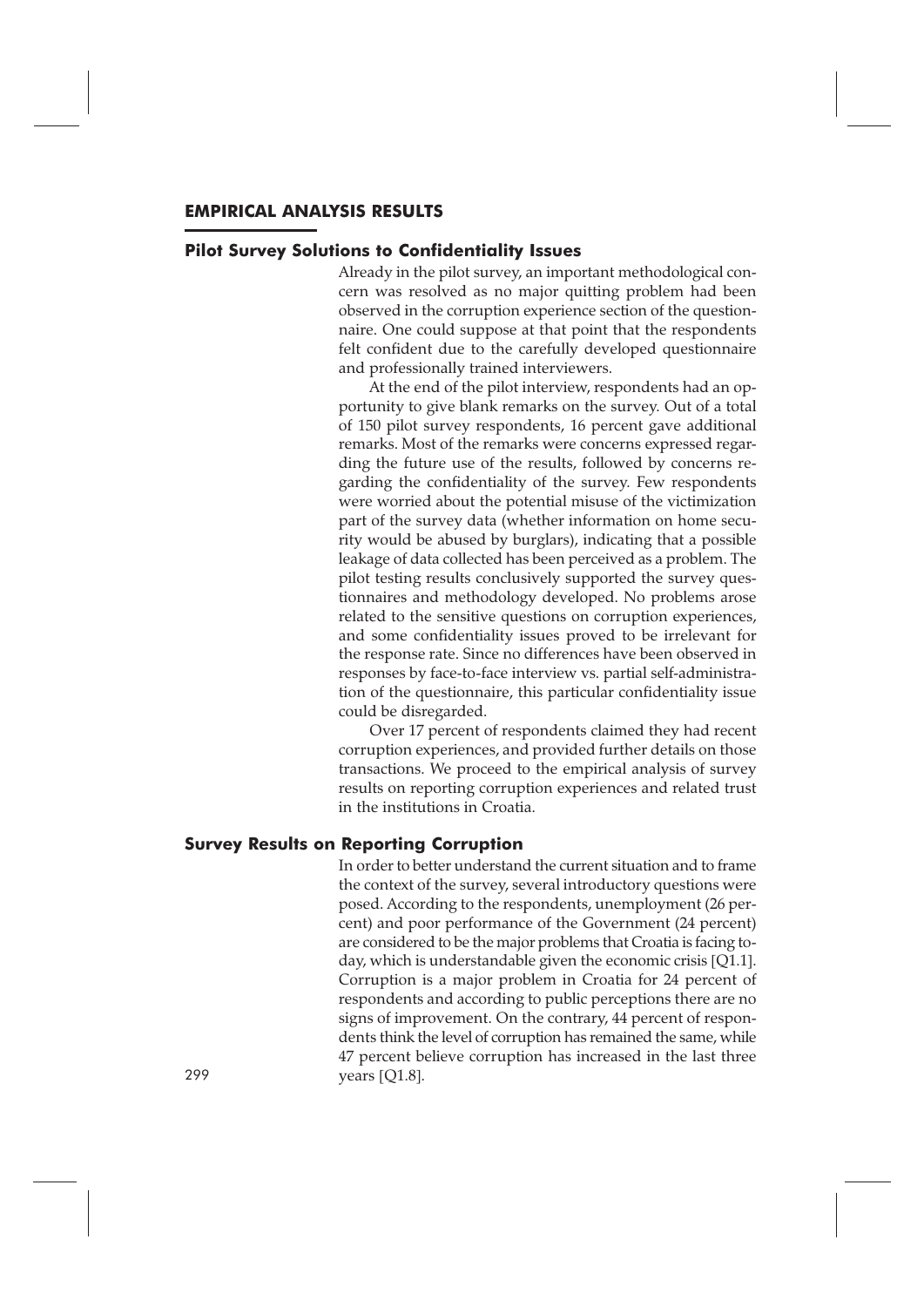| DRUŠ. ISTRAŽ. ZAGREB<br>GOD. 21 (2012),<br>BR. 2 (116),<br>STR. 291-313                                            | Although the perceived level of corruption is still rather<br>high, the actual experiences of Croatian citizens show promi-<br>sing outcomes. 86 percent of respondents who had contacts                                                                                                                                                                                                                                                                                                                                                                                                                                                                                                                                                                                                                                                                                                                                                                                                                                                  |
|--------------------------------------------------------------------------------------------------------------------|-------------------------------------------------------------------------------------------------------------------------------------------------------------------------------------------------------------------------------------------------------------------------------------------------------------------------------------------------------------------------------------------------------------------------------------------------------------------------------------------------------------------------------------------------------------------------------------------------------------------------------------------------------------------------------------------------------------------------------------------------------------------------------------------------------------------------------------------------------------------------------------------------------------------------------------------------------------------------------------------------------------------------------------------|
| BUDAK, J., RAJH, E.:<br><b>CORRUPTION SURVEY</b><br>O TABLE 3<br>Prevalence of bribery                             | with public employees in the last 12 months [Q2.1] did not have<br>to give any gift, counter-favor or extra money to a civil servant<br>or public official [Q3.1] (Table 3). Of those who had recent cor-<br>ruption experiences, in 92 percent of the cases respondents<br>claimed they had given such a gift to doctors and/or nurses<br>[Q3.2]. In contacts with health sector employees it is general-<br>ly considered a custom for the patient to offer a small thank-<br>-you gift (a packet of coffee or a box of chocolate), and such<br>gifts usually do not substantially determine the accessibility<br>of health services or their quality. To a lesser extent bribes were<br>given to police officers (30 percent of corruption cases) and<br>for car registration (14 percent). It is worth noticing that in most<br>of those cases the incentive came from the bribe-giver $[Q3.8]$<br>who voluntarily offered a bribe to avoid fines, for example. Ne-<br>gligible corruption experiences have been reported in contacts |
| based on respondents<br>who had contact with<br>public employees in<br>the last 12 months<br>(N=2592) [Q3.1], in % | with custom officers, public utility services, tax authorities,<br>local government, social protection services, teachers and pro-<br>fessors, judges and prosecutors, or cadastre officers (5 to 20<br>individual cases per public service sector) [Q3.2].                                                                                                                                                                                                                                                                                                                                                                                                                                                                                                                                                                                                                                                                                                                                                                               |
|                                                                                                                    |                                                                                                                                                                                                                                                                                                                                                                                                                                                                                                                                                                                                                                                                                                                                                                                                                                                                                                                                                                                                                                           |

|                                                                                                                                                                                                                                                                                                                      | Yes | $N_{\Omega}$ | Don't<br>remember |
|----------------------------------------------------------------------------------------------------------------------------------------------------------------------------------------------------------------------------------------------------------------------------------------------------------------------|-----|--------------|-------------------|
| Q3.1. Please consider all the contacts you had with a civil servant<br>public official in the last 12 months: did it happen that you had to<br>give to any of them a gift, a counter-favor or some extra-money,<br>including through an intermediary (with the exclusion of the correct<br>amount of official fees)? |     | 86           | 3                 |

From the selected questions and the distribution of answers, one could tell that reporting on corruption experiences in our survey posed no problem to the respondents in general. Yet, of 296 of the total respondents who had a recent corruption experience, only 2 percent reported the case formally to the police, State Attorney's Office / USKOK, anti-corruption body or ombudsperson.

When asked why they did not report the personal corruption experience to relevant institutions [Q3.14], half of the respondents stated they had gained benefits from the bribe or had given the bribe as a sign of gratitude (Figure 1). Further, 24 percent of the respondents do not believe that anything useful would be done upon reporting. This last statement is supported by the bitter experience of several respondents who have submitted reports on corruption experiences, but with 300 no results. Out of the total six citizens' reports submitted on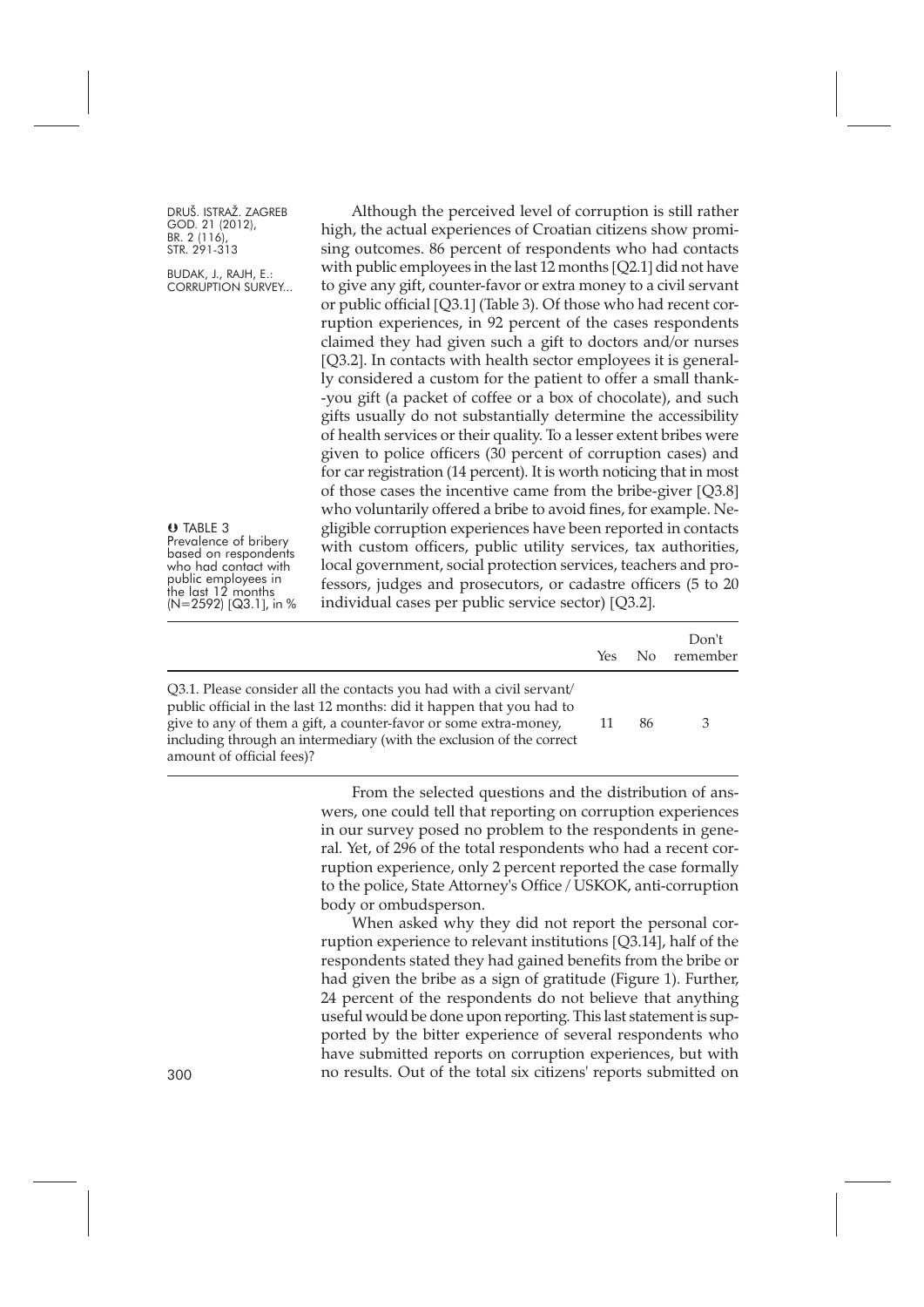BUDAK, J., RAJH, E.: CORRUPTION SURVEY...

**→ FIGURE 1** Reasons for not<br>reporting personal<br>corruption experience<br>(N=290; only respon-<br>dents who had a<br>corruption experience<br>in the last 12 month but did not report it; [Q3.11; Q 3.12])

corruption experiences, five haven't had any follow-up by officials [Q3.13]. Moreover, a fear of reprisal was a reason for worry for 3 percent of respondents [Q3.14].



Besides a very high level of opportunism, those statements indicate there might be a substantial distrust in the institutions regarding their willingness and efficiency to fight corruption. However, some people tend to share their corruption experiences informally, either because they feel as victims or to advise someone to give a bribe as a way to solve a problem. 71 percent of participants in corruption acts did talk about them with their family or friends. None of them talked to NGOs and only one person reported the case of corruption to the media. 29 percent did not talk about it to anybody [Q3.15]. Although their reasons remain unknown, assumed reasons such as feeling embarrassed, concern of moral judgement, and fear of persecution, public investigation or criminalization might deter people from reporting corruption, formally and informally.

#### **Public Views on Reporting Corruption and Trust in Institutions**

Better insight into the aforementioned issues is provided by the survey results on reporting hypothetic corruption experiences. Regardless of whether respondents had personal corruption experiences or not, their views about reporting corruption strongly support two worrying assumptions. More than half of all respondents in the total sample think that people who report corruption are likely to regret it (55 percent of respondents fully agree and agree), and that sometimes corruption is the only way to get things done (53 percent). In line with the prevailing opinion, the simple majority of respondents disagrees or fully disagrees with the three other statements (Table 2) 301 [Q5.1].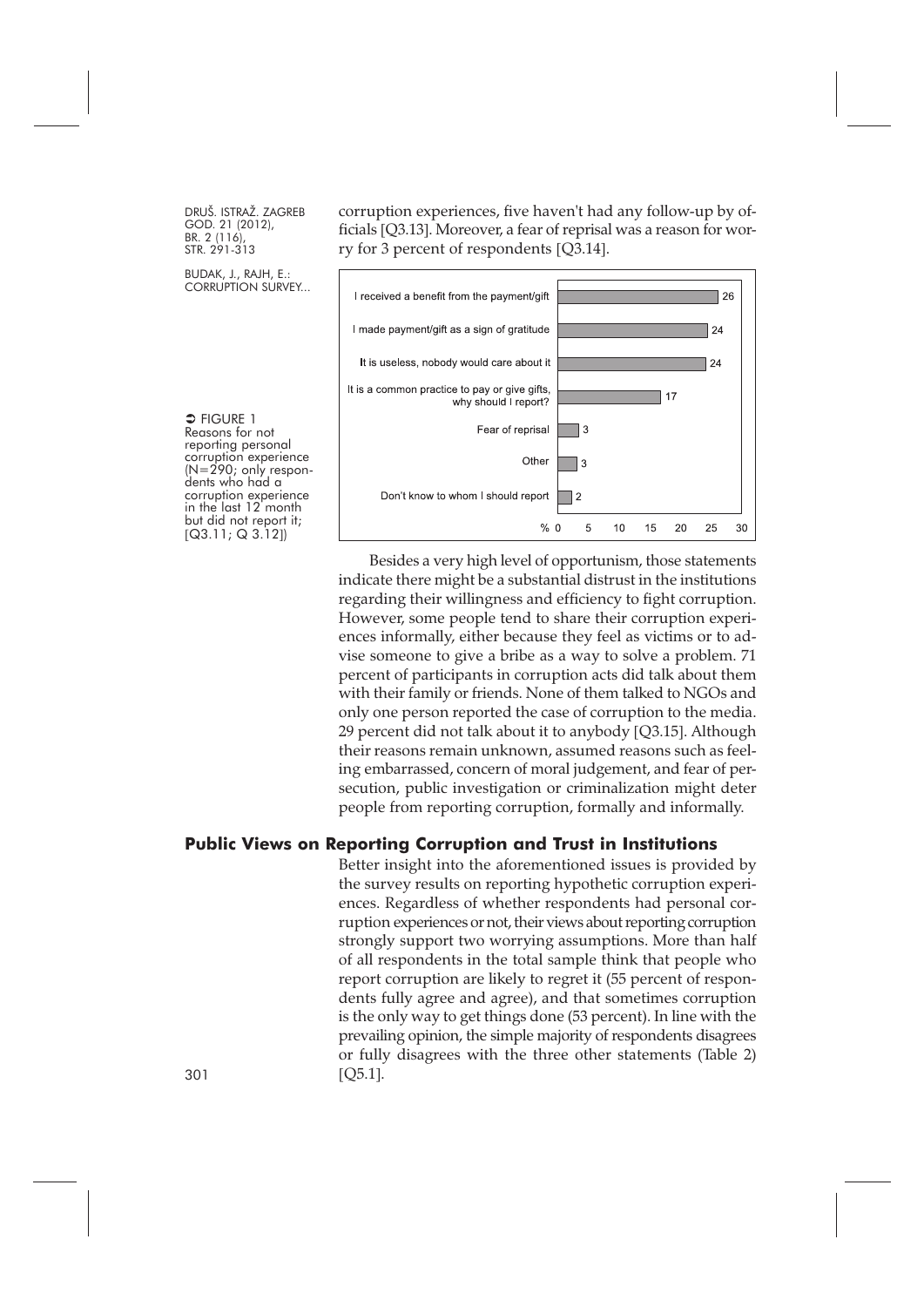| <b>Statement</b>                                                                          | Attitude          | Fully agree<br>and agree $(\%)$ | Disagree and<br>fully disagree $(\% )$ |
|-------------------------------------------------------------------------------------------|-------------------|---------------------------------|----------------------------------------|
| People who report corruption<br>are likely to regret it                                   | Intimidated       | 55                              | 40                                     |
| Sometimes corruption is the only way to get<br>things done                                | Affirmative       | 53                              | 44                                     |
| There is no point in reporting corruption<br>because nothing useful will be done about it | Resigned          | 47                              | 51                                     |
| Nobody knows where to report corruption acts                                              | Not interested    | 44                              | 52                                     |
| It is common practice to pay or give gifts,<br>why should I report?                       | <b>Dismissive</b> | 31                              | 67                                     |

**O** TABLE 4<br>General attitudes on reporting corruption<br>(N=3005; omitted values refer to "I don't<br>know" answers (4.5 percent);  $[Q5.1]$ 

Respondents' attitudes towards each of the statements about reporting corruption are classified in five descriptive categories (intimidated, affirmative, resigned, not interested, and dismissive). If it is the widespread perception of the population that people reporting corruption would most likely regret it afterwards, one could assume that citizens sharing this opinion would not report corruption. Although the survey data did not enable us to get into the background reasons for an "intimidated" attitude, one could assume that the regret to which the respondents were referring is related to nuisance (such as media exposure, complicated follow-up procedures, formal investigation, and testimony at court) and/or fear (of reprisal or criminalization).

An "affirmative" attitude is shared by 53 percent of respondents who see corruption as a mechanism to ensure the delivery of public services. Corruption functioning as a grease in the wheel in conditions of inefficient public administration has been well examined in the literature, since the early works of Leff (Leff, 1964). However, there is a wide consensus about the adverse effects of corruption prevailing (Mauro, 1995; Tanzi, 1998). Fighting the greasing wheel of corruption is related to improving public administration efficiency, which is the focus of interest of any good governance policy. In the context of this study, however, respondents would not report corruption because they either approve it as a state of fact or they feel helpless in contacts with a growing bureaucracy. Corruption practices revealed by the survey are in favor of the first statement. Corruption cases surveyed revealed remarkable opportunism of bribe-givers (bribes were given as a sign of gratitude, to by-pass the costs, to avoid fines, to get extra benefits, etc.). Corruption acts initiated by the bribe-givers explain the affirmative attitude towards corruption as a tool to 302 "resolve issues".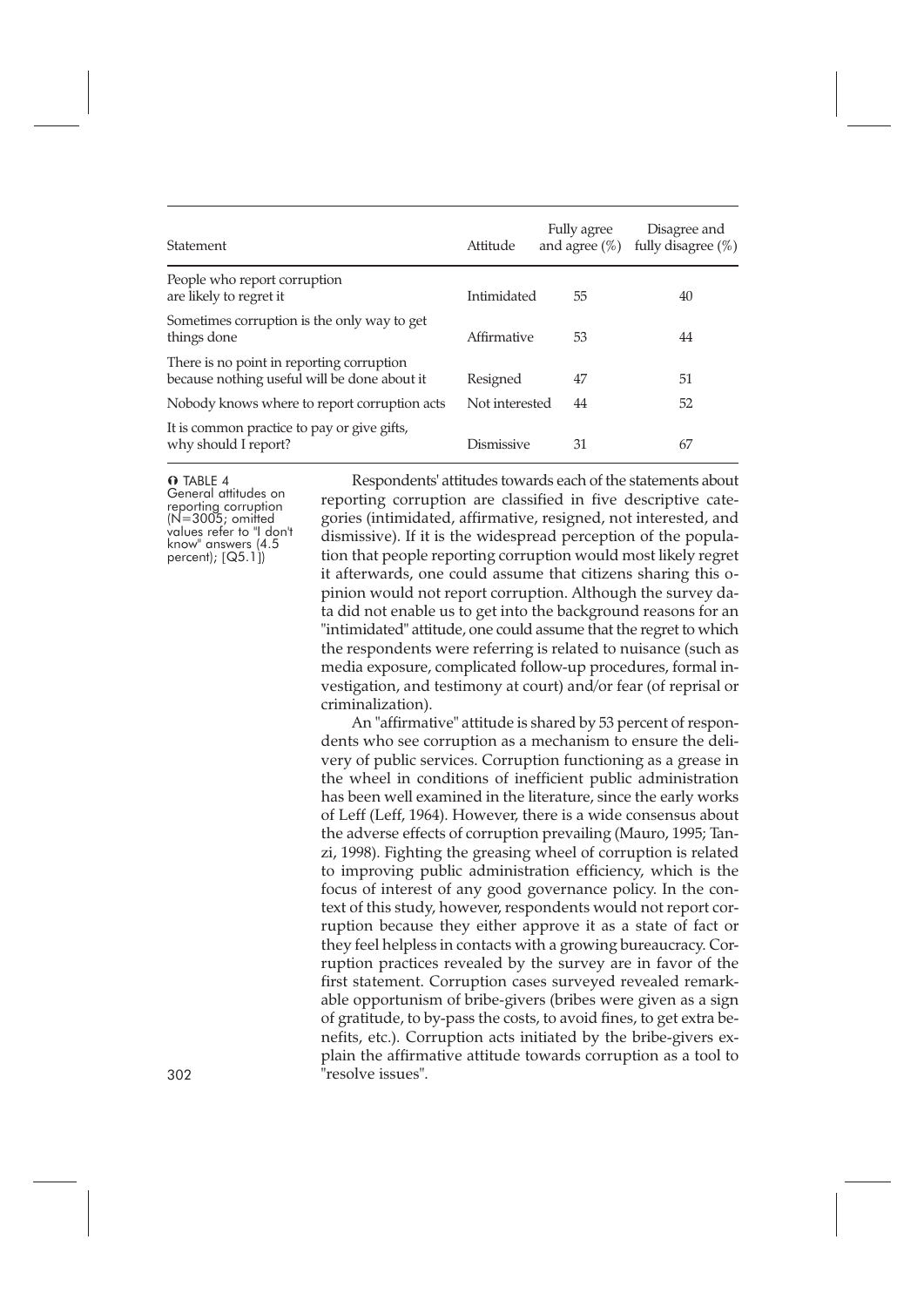BUDAK, J., RAJH, E.: CORRUPTION SURVEY...

The majority of respondents disagreed with the last three statements on reporting corruption (Table 4). The largest majority of respondents reject the statement that corruption is not worth reporting because bribing is common practice. The counter-opinion (shared by 31 percent of respondents) might look similar to the interest-driven "affirmative" view, but the "dismissive" attitude is substantially different. Whereas the former approves committing bribes for the personal gain of the bribe-giver, the latter might consider gifts a harmless and trivial common practice. This explanation is supported by the survey data on the practice of giving small thank-you gifts to doctors and nurses. For the encouraging majority of respondents who would not tolerate giving bribes or gifts and consequently would report such immoral behavior, zero tolerance to corruption is observed. This might be attributed to the recently intensified combat against corruption in Croatia.

About half of the respondents are in favor of the statements that (i) corruption is not worth reporting because nothing useful will be done about it, and (ii) people are not informed about where to report cases of corruption. These observations call for careful rethinking on the role and efficiency of the official institutions. People in Croatia might be resigned and disappointed with the course of the combat against corruption. As large corruption scandals were revealed, the investigation and prosecution that followed may not be seen as efficient and fast enough from the public point of view. The evidenced "missing information on where to report corruption" reflects people's ignorance and lack of interest to report corruption. Citizens do have the possibility to report corruption to a number of institutions. They can liberally choose whether to contact official anti-corruption agencies via phone, e-mail, fax, mail, in person, or anonymously. Such contact numbers are provided by the Ministry of Justice, Ministry of the Interior, USKOK Office,<sup>5</sup> Transparency International Croatia, tax authorities, and many others.6 Reporting corruption to the police is within the reach of every Croatian citizen.

When asked which institutions they would report potential corruption to in the future [Q5.2], the respondents' first choice was the police (28 percent), followed by the State Attorney's Office and USKOK (16 percent). Since USKOK is well known as a special office for fighting corruption and organized crime within the State Attorney's Office, the police and USKOK seem to be the natural choices as official institutions to deal with reported corruption. 14 percent of total respondents would report the case to the supervisor of the corrupt public official, thus expressing their confidence in internal anti-corruption procedures rather than in official crime-fighting 303 institutions (Figure 2).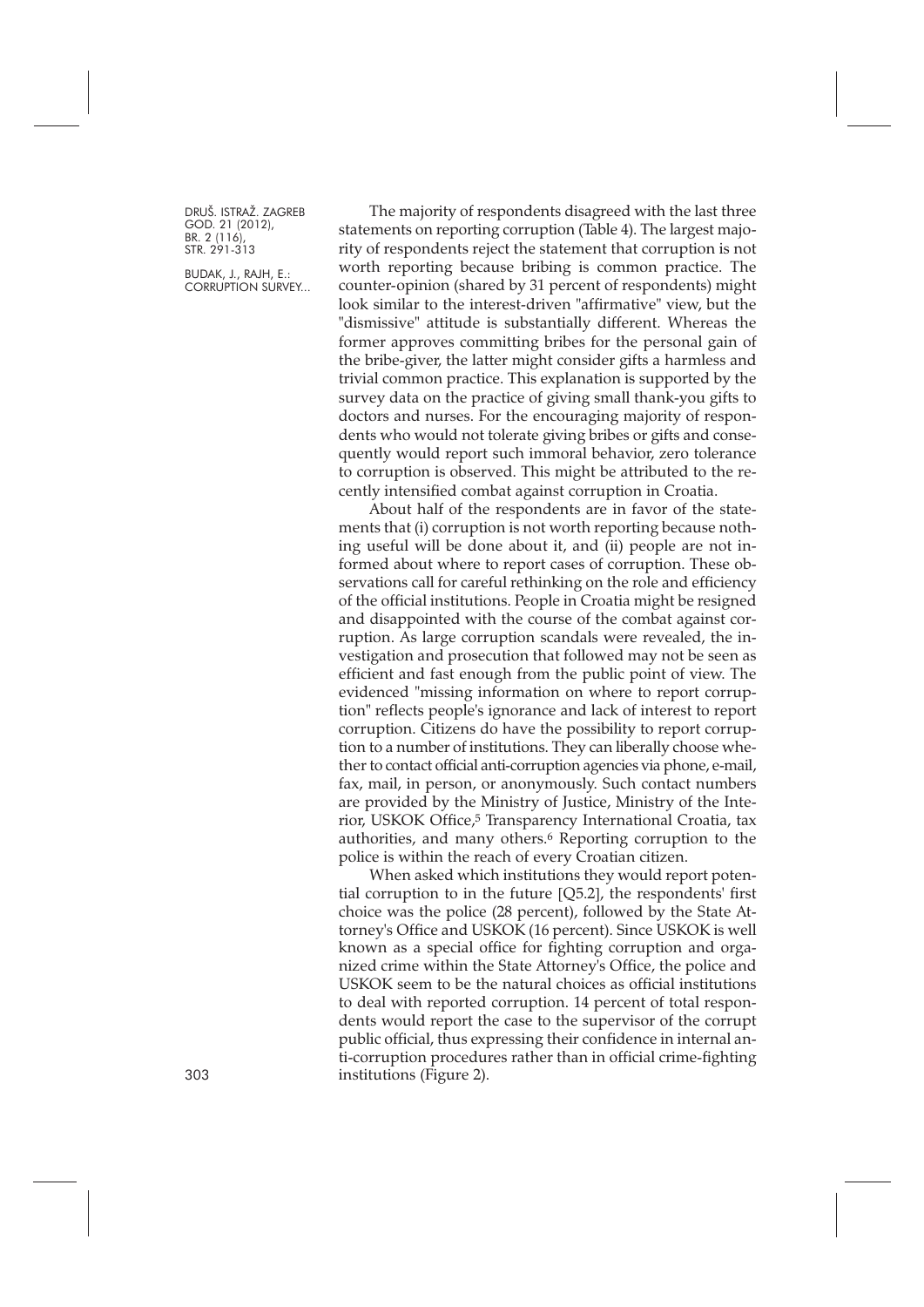

In the victimization part of the survey, respondents described their recent exposure to various types of crime other than corruption. In the last five years, most of the crimes referred to personal theft (10 percent) [Q6.17], assaults or threats (7 percent) [Q6.21], burglary (4 percent) [Q6.7], robbery (3 percent) [Q6.11], and car theft (1 percent) [Q6.2] (Table 5).

| Over the past five years (since July 2005)                                                                                                                                                                                                                                                                                                                      | Yes. |           | Don't<br>No remember have car | Don't |
|-----------------------------------------------------------------------------------------------------------------------------------------------------------------------------------------------------------------------------------------------------------------------------------------------------------------------------------------------------------------|------|-----------|-------------------------------|-------|
| Q6.2  have you or other members of your household<br>had any of their cars/vans/trucks stolen when nobody<br>was in the vehicle?                                                                                                                                                                                                                                | 0.9  | 69.9      | 0.2                           | 28.9  |
| Q6.7 did anyone actually get into your house or flat<br>without permission and steal or try to steal something?<br>I am not including here thefts from garages, sheds or lock-ups.                                                                                                                                                                              | 4.4  | - 95.3    |                               | 0.2   |
| Q6.11 has anyone stolen, or tried to steal, something from<br>you by using force or threatening you?                                                                                                                                                                                                                                                            | 2.5  | 97.1      |                               | 0.4   |
| Q6.17 There are different types of theft of personal property,<br>such as pick-pocketing or theft of a purse, wallet, clothing,<br>jewelry, mobile phone or sports equipment. This can happen<br>at one's work, at school, in a pub, on public transport, on the<br>beach, or in the street.  have you personally been the victim<br>of any of these incidents? |      | 10.3 89.1 |                               | 0.5   |
| Q6.21  apart from the incidents just covered, have you been<br>personally attacked or threatened by someone in a way that<br>really frightened you either at home or elsewhere, such<br>as in a pub, in the street, at school, on public transport, or<br>at your workplace?                                                                                    | 6.7  | 92.8      |                               | 0.4   |

As shown in Figure 3, Croatian citizens are willing to report those types of crime to the police. Car theft was always reported to the police, probably for insurance and deregistra-304 tion needs [Q6.6]. Burglary [Q6.10], and robbery [Q6.16], were

**O** TABLE 5<br>Experience of victimization (N=3005), in %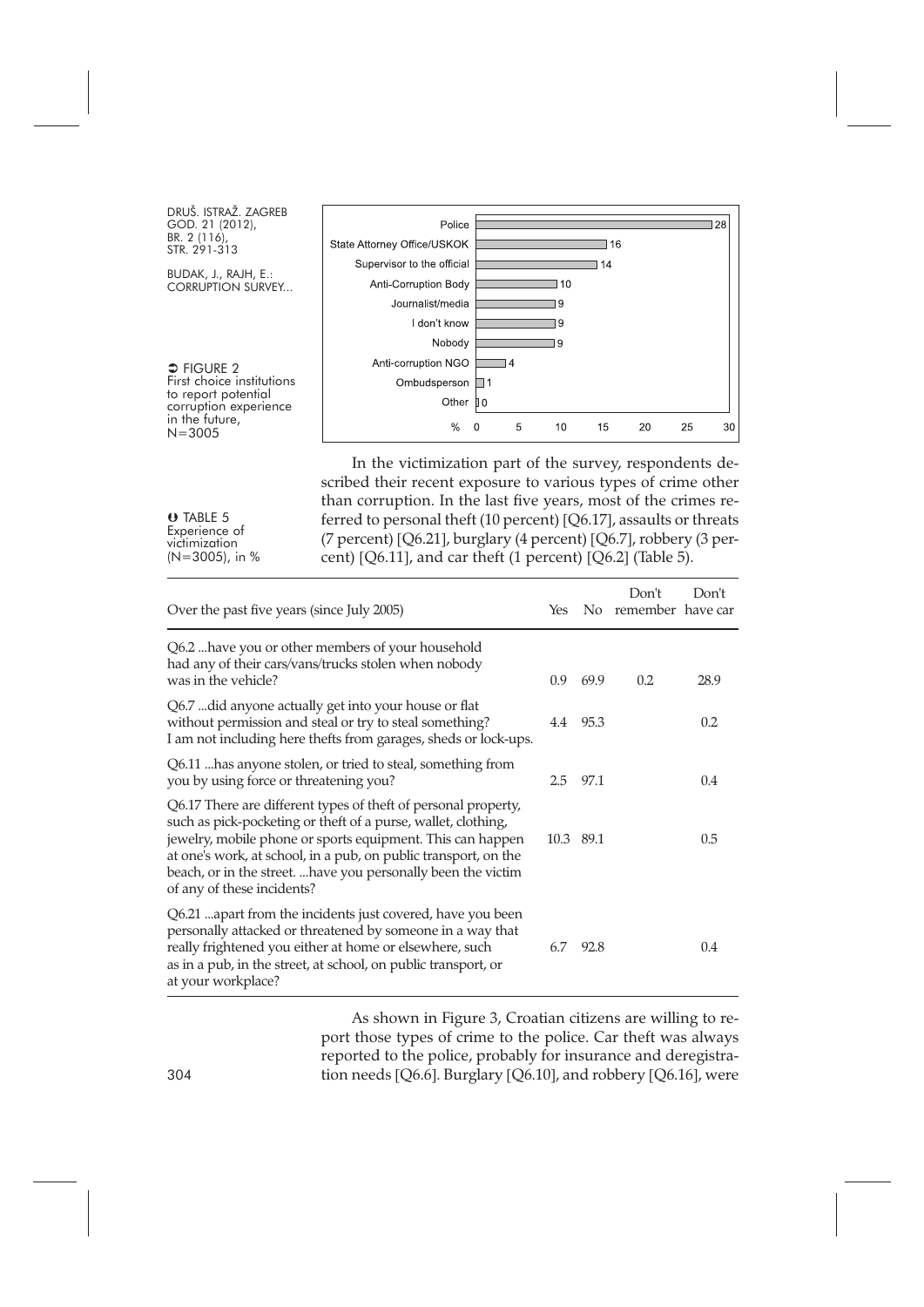BUDAK, J., RAJH, E.: CORRUPTION SURVEY... reported in about two thirds of the cases, most likely when significant damage occurred. Half of the total personal theft cases were reported [Q6.20], presumably depending on the loss. Assaults and threats were reported to a smaller extent [Q6.24].

Crime type and % of reported cases

LH

□ Reported

150

200

Number of cases

Not reported

350

250

300



 $\supset$  FIGURE 3 Reporting rates per<br>type of crime in<br>croatia (bribery<br>experience refers to<br>cases in the last 12<br>months, reported to<br>official institutions;<br>other forms of crime<br>refer to experiences in<br>the last 36 months,<br>reported to the po

> This research evidenced a strong reluctance of citizens to report corruption to official institutions for various (more or less) rational reasons. The police and USKOK are perceived as the most trustworthy institutions to report corruption in Croatia, and the police stands as the primary institution to contact when reporting other forms of crime in Croatia.

100

#### **CONCLUDING REMARKS**

Corruption is widespread in Croatia and curbing corruption is one of the major tasks of the Croatian government on its path of accession to the European Union (Budak, 2006). Surveying Croatian citizens about the integrity of public services as well as examining public opinions on perceptions and corruption experiences are expected to strengthen anti-corruption efforts.7

Therefore it is of the utmost importance not only to conduct surveys, but to convince respondents – ordinary citizens – to provide honest and sincere answers to sensitive questions. This issue has been identified in the existing empirical research literature on corruption (Treisman, 2007), but has not been addressed in the context of misuse of personal data of respondents and taking into account the potential risk of surveillance. In this regard, assessing the risk of data leakage and misuse that could lead to greater underreporting of corruption experiences in surveys was for us rather limited. The confidence in ICT technologies used in the survey process leaves room for fu-305 ture research as well.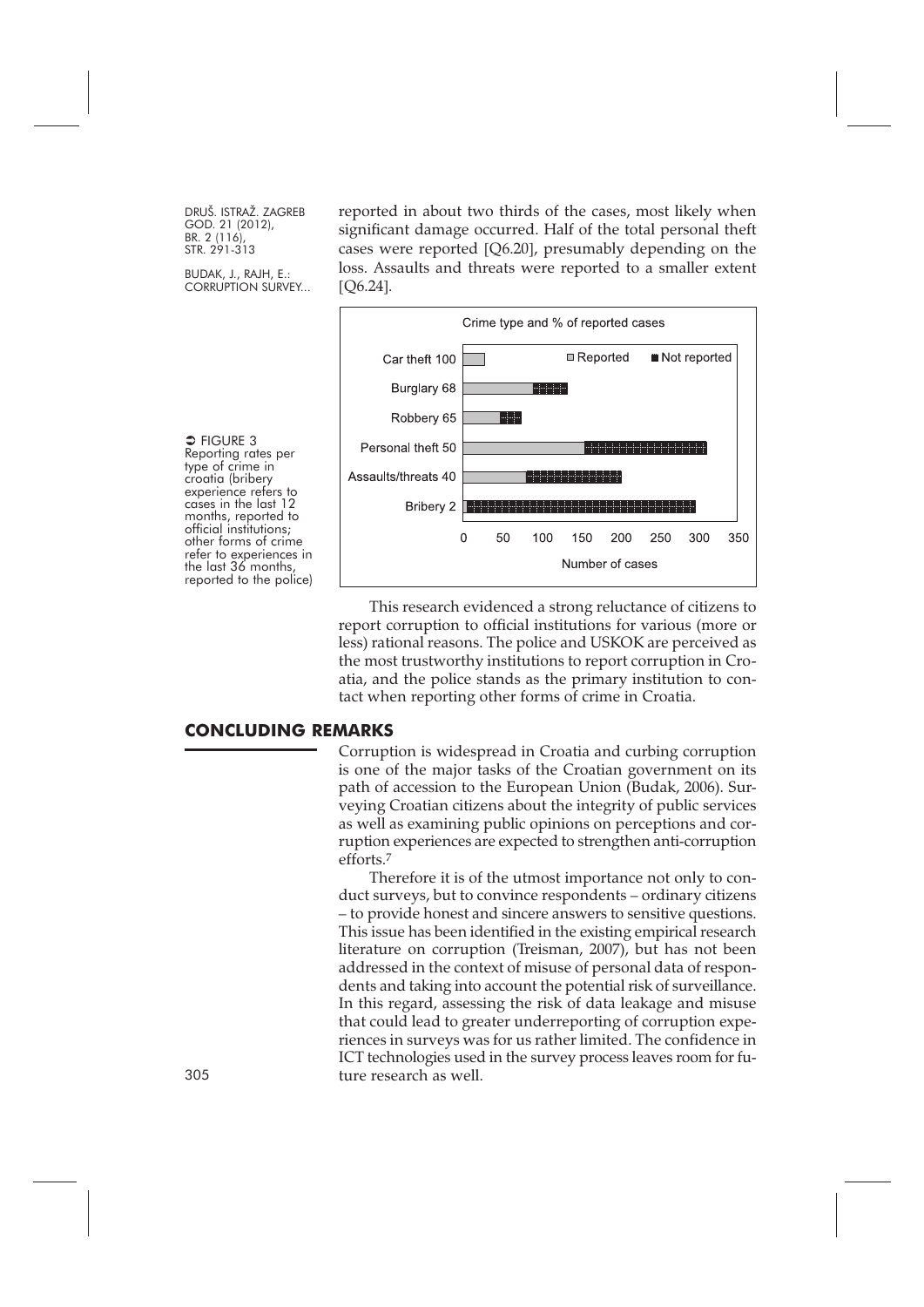BUDAK, J., RAJH, E.: CORRUPTION SURVEY...

It seems that the described methodology of survey did not influence the possible underreporting of corruption experiences. Of course, one cannot ever tell if and to what extent the corruption experiences have been underreported or drive conclusions on the real corruption numbers. A major concern of respondents, even in limited scope, has been expressed regarding the final and true purpose for which the data will be used afterwards. This intuitively indicates a lack of trust in the institutions rather than fear of being surveilled. It also reveals (but to a modest extent) a fear of whether the personal data provided in the survey would remain anonymous, although the anonymity of the respondents was protected more than requested by standard market research procedures.

Survey data provided insight into Croatian citizens' everyday experiences in contacts with the public sector. Our unique focus on corruption experiences and related reporting issues portrayed to some extent whether people in Croatia feel secure in this cumbersome area and properly protected by the responsible institutions. The significant reluctance to report corruption observed in Croatia can be mainly attributed to the very high level of opportunism and lack of trust in the institutions. About two thirds of respondents with corruption experiences think that corruption is a standard form of behavior, and the simple majority of all respondents consider it pointless to report corruption to official institutions. The main scope of this paper is explaining specific methodological issues in surveying corruption. The research does not provide an indepth empirical analysis of the micro-data collected in the survey. Although further analysis is needed to derive comprehensive anti-corruption measures, the findings of this study offer some policy recommendations.

Policy implications to combat corruption should primarily be targeted at strengthening anti-corruption awareness, i.e., changing public attitudes. In eliminating administrative corruption, it is of the utmost importance to convince citizens that even a small thank-you gift should be considered corruption, and that any form of corrupt activity seriously distorts accessibility to public services. Administrative "petty" corruption goes hand in hand with "grand" political corruption and they interchangeably form a vicious circle of systemic corruption in the society. Carefully designed public campaigns, promoting current efforts of anti-corruption institutions to the media and citizens, and more widely publicizing corruption hotlines and addresses for reporting corruption (in particular in rural regions and among elderly people), would contribute to the success of anti-corruption efforts and to building public trust in the institutions. Strict implementation and 306 monitoring of ethical codes of conduct in public administra-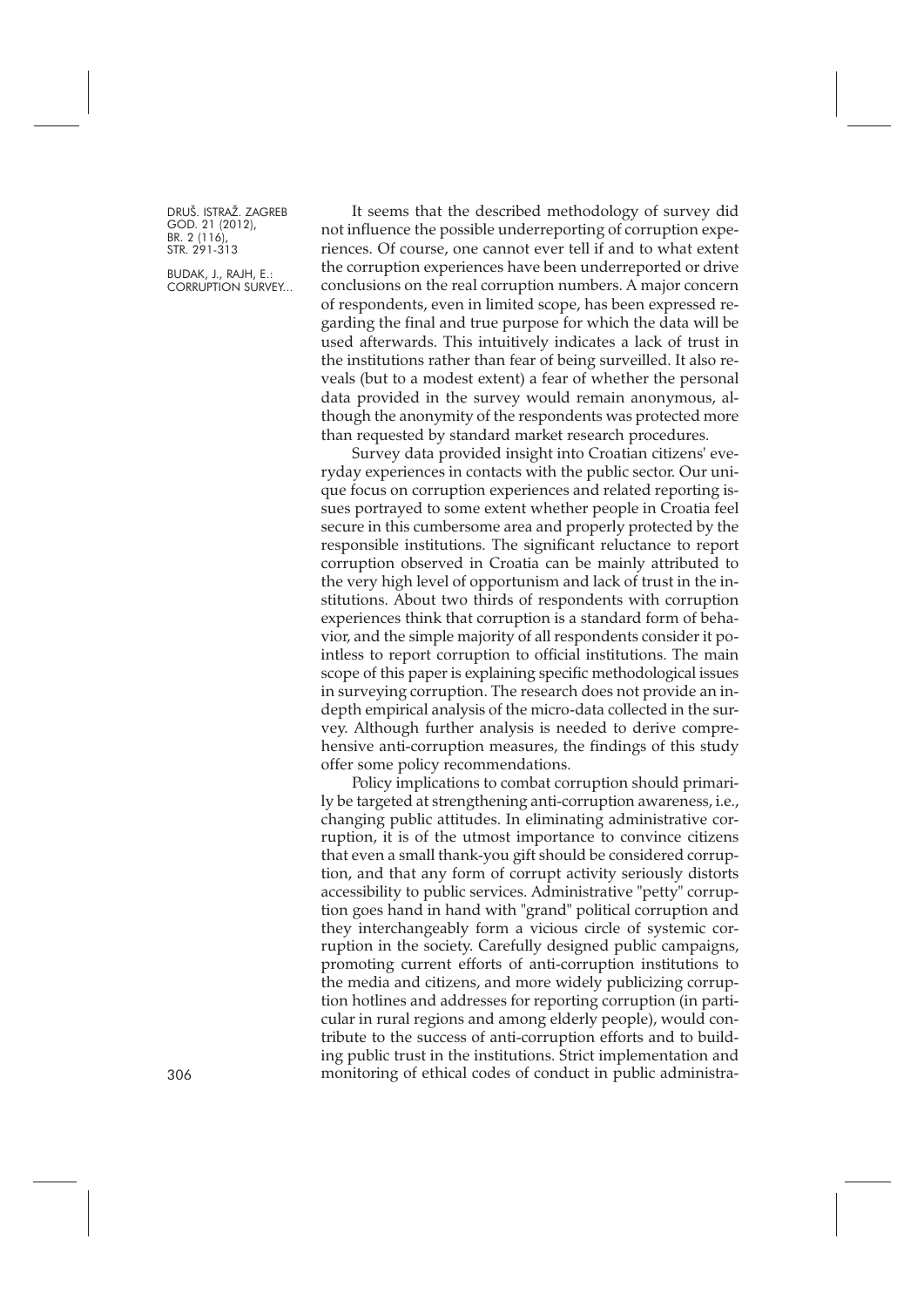tion would benefit the eradication of administrative corruption as well. Once citizens witness more corruption-free public services, their perceptions of the overall corruption prevalence in Croatia will consequently become lower.

## **APPENDIX**

## **The questions relevant for this study**

Q1.1 In your opinion, what are the most important problems that Croatia is facing today? (Please mark up to three items, ranking from 1 (most important) to 3 (least important))

Performance of Croatian Government Building a functioning public administration Corruption Condition of infrastructures (transport, communication, energy, etc.) Poverty / Low standard of living Unemployment Poor performance of education system Environmental degradation Crime and insecurity Relations between ethnic groups Other (please specify: ...)

Q1.8 Compared to 3 years ago, do you think that the overall level of corruption in Croatia has increased or decreased? (Please mark one answer only)

Increased Stable Decreased

Q2.1 In the last 12 months, have you ever had contacts with any of the following civil servants/public officials, including through an intermediary, for example to use a public service, to ask for information/assistance, to request a document, or while processing an administrative procedure? (Please mark each row) Contact

|                                                                              | COIHACL |                |
|------------------------------------------------------------------------------|---------|----------------|
| Police officers                                                              | Yes     | N <sub>0</sub> |
| Judges/Prosecutors                                                           | Yes     | N <sub>o</sub> |
| Cadastre officers                                                            | Yes.    | N <sub>0</sub> |
| Tax/revenues officers                                                        | Yes.    | N <sub>o</sub> |
| Customs officers                                                             | Yes.    | N <sub>o</sub> |
| Public utilities officers (electricity, telephone, etc.)                     | Yes.    | N <sub>o</sub> |
| Municipal or provincial officers                                             | Yes.    | N <sub>o</sub> |
| Doctors (from public sector)                                                 | Yes.    | N <sub>0</sub> |
| Nurses (from public sector)                                                  | Yes.    | N <sub>o</sub> |
| Teacher/Professors (from public sector)                                      | Yes     | N <sub>o</sub> |
| Social protection agency/ministry officers (pensions, allowances, etc.)      | Yes.    | N <sub>o</sub> |
| Car registration/driving license agency officers                             | Yes.    | N <sub>o</sub> |
| Municipal or provincial elected representatives (mayor, town councils, etc.) | Yes.    | N <sub>o</sub> |
| Members of Parliament                                                        | Yes     | N <sub>o</sub> |
| Members of Government                                                        | Yes     | N <sub>o</sub> |
| Non-government organizations (NGOs)                                          | Yes.    | N <sub>o</sub> |
| Embassy/consulate officers of foreign countries                              | Yes     | No.            |
|                                                                              | Yes     | N <sub>0</sub> |
|                                                                              |         |                |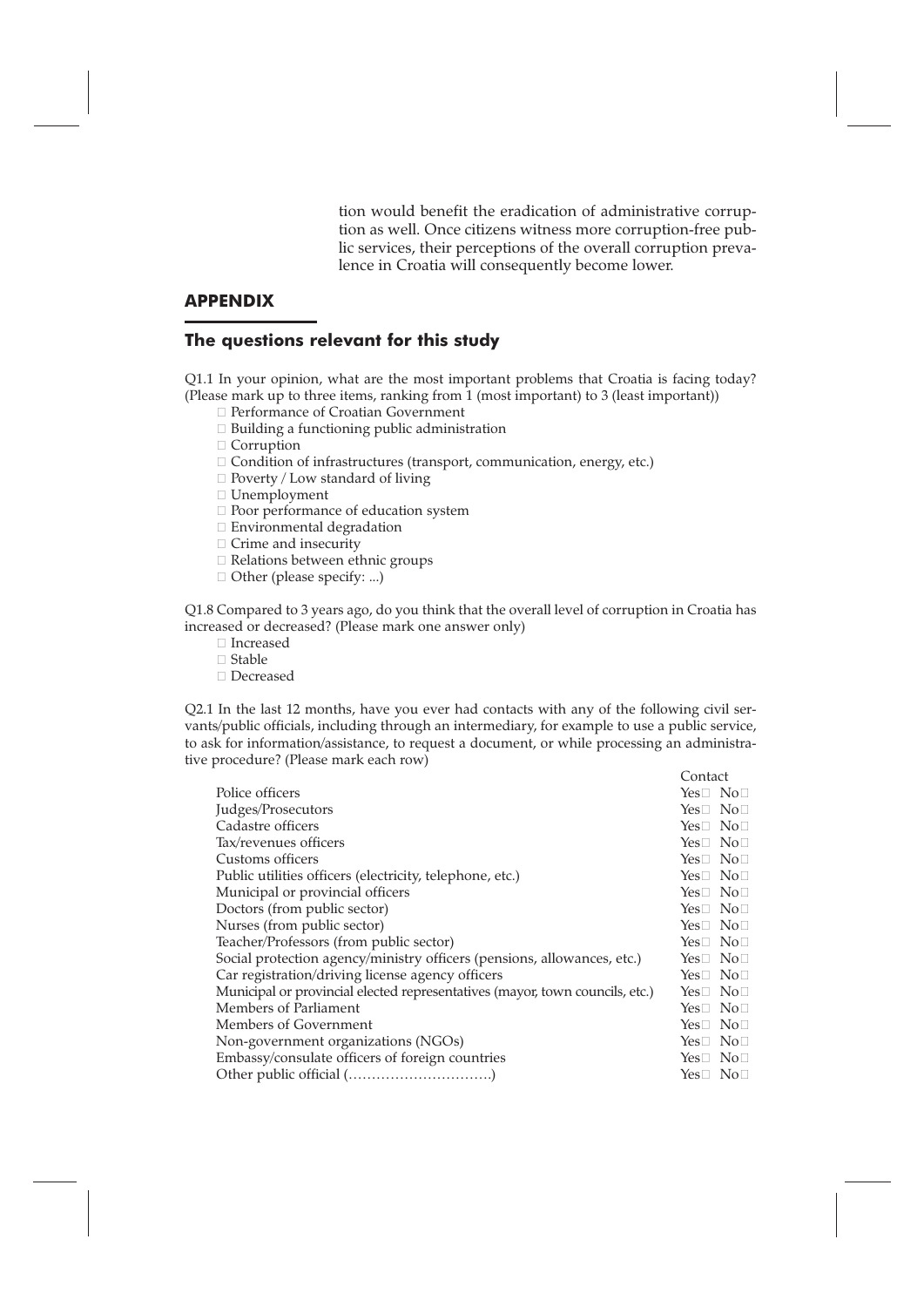Q3.1 Please consider all the contacts you had with a civil servant/public official in the last 12 months: did it happen that you had to give to any of them a gift, a counter-favor or some extra- -money, including through an intermediary (with the exclusion of the correct amount of official fees)? (Please mark one answer only)

Yes No Don't remember No answer

Q3.2 To whom and how many times did you have to give a gift, any goods or some extra-money in the last 12 months, including through an intermediary (with the exclusion of the correct amount of official fees)? (Please mark all that apply, and specify number of occasions)

|                                                                              | Payment/gift was given |                |
|------------------------------------------------------------------------------|------------------------|----------------|
| Police officers                                                              | Yes                    | N <sub>o</sub> |
| Judges/Prosecutors                                                           | Yes                    | N <sub>o</sub> |
| Cadastre officers                                                            | Yes                    | N <sub>o</sub> |
| Tax/revenues officers                                                        | Yes                    | N <sub>o</sub> |
| Customs officers                                                             | Yes.                   | N <sub>0</sub> |
| Public utilities officers (electricity, telephone, etc.)                     | Yes                    | N <sub>o</sub> |
| Municipal or provincial officers                                             | Yes                    | N <sub>0</sub> |
| Doctors (from public sector)                                                 | Yes                    | N <sub>0</sub> |
| Nurses (from public sector)                                                  | Yes                    | N <sub>0</sub> |
| Teacher/Professors (from public sector)                                      | Yes                    | N <sub>o</sub> |
| Social protection agency/ministry officers                                   | Yes                    | N <sub>o</sub> |
| Car registration/driving license agency officers                             | Yes                    | N <sub>o</sub> |
| Municipal or provincial elected representatives (mayor, town councils, etc.) | Yes                    | N <sub>o</sub> |
| Members of Parliament                                                        | Yes                    | N <sub>0</sub> |
| Members of Government                                                        | Yes                    | N <sub>o</sub> |
| Non-government organizations (NGOs)                                          | Yes                    | N <sub>o</sub> |
| Embassy/consulate officers of foreign countries                              | Yes                    | N <sub>o</sub> |
| Other public official ()                                                     | Yes                    | N <sub>0</sub> |

Q3.8 Last time that you had to make such extra payment or gift, how did you understand that an extra payment or gift was expected? (Please mark only one answer)

Explicit request from the public official

The public official made you understand that a payment was expected A third person requested the extra payment Nobody asked for it, I did it to facilitate/accelerate the procedure Don't remember

Q3.11 Last time that you had to make such extra payment or gift, did you report it to any official authority/institution (e.g. police, prosecutor, anti-corruption agency, etc.)? (Please mark only one answer)

Yes No

Q 3.12 If Yes, whom did you report to? (Please mark only one answer)

Police

State Attorney Office/USKOK Anti-Corruption Agency Ombudsperson Same agency/institution of the officer requesting bribe, please specify: (……………….) Other office, please specify: (……………….) I don't know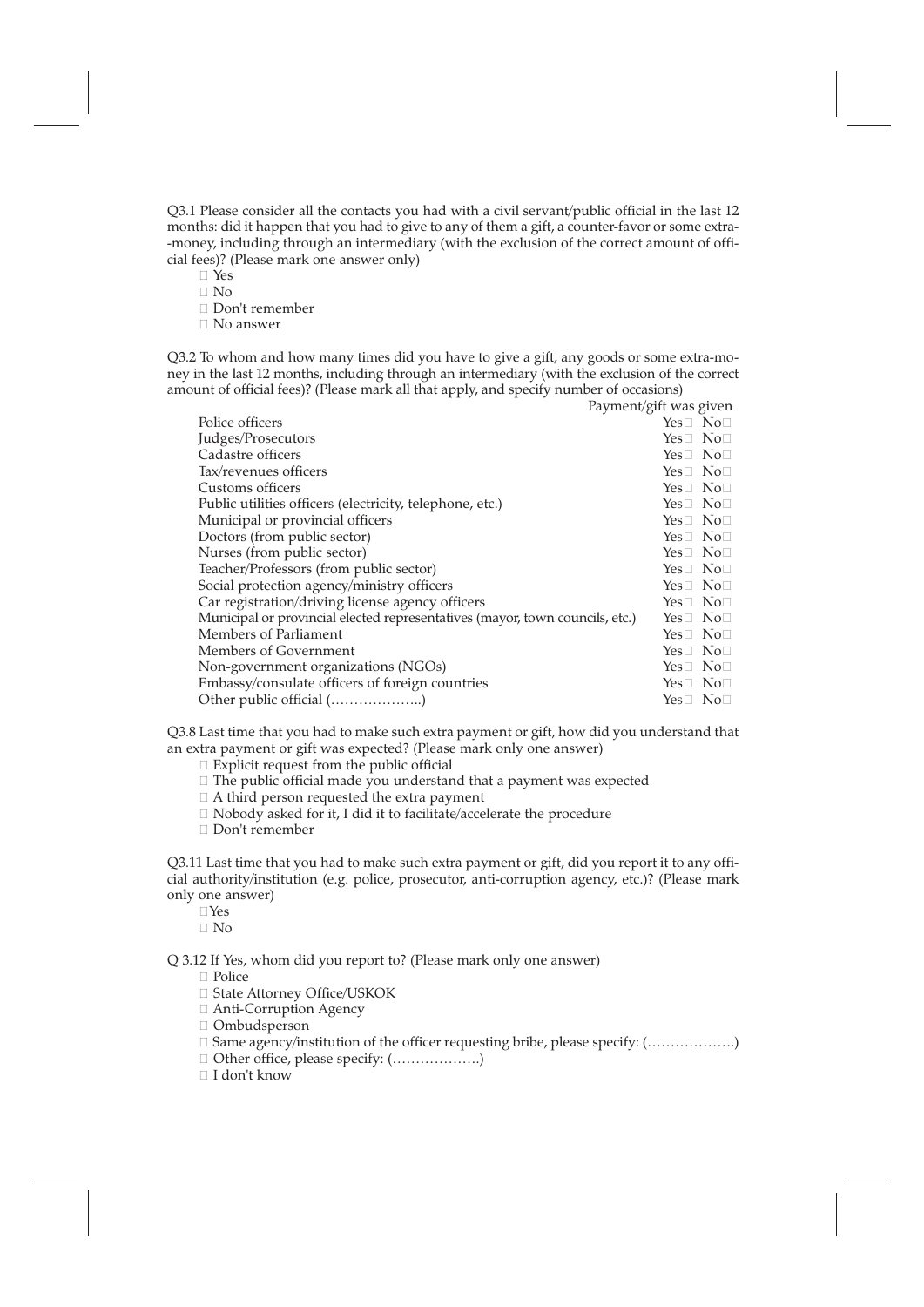Q3.13 What happened after your reporting? (Please mark only one answer) A formal procedure was started against the officer The problem was solved informally and I was given back the money/gift I was advised not to go ahead with my report There was no follow-up to my report Don't know

Q3.14 If Not, why didn't you report? (Please mark only one answer) It is a common practice to pay or give gifts, why should I report? It is useless, nobody would care about it Don't know whom I should report to Fear of reprisal I received a benefit from the payment/gift I made payment/gift as a sign of gratitude Other reason, please specify: (……………….)

Q3.15 Last time that you had to make such extra payment or gift, did you talk about it with: (Please mark all that apply)

Friend or relative of yours Journalist/media NGO Other person, please specify: (……………….) No, with nobody

Q5.1 To what extent do you agree or disagree with the statements below on reporting corruption? (Please mark each row: Fully agree; Agree; Disagree; Fully disagree, Don't know)

It is a common practice to pay or give gifts, why should I report

There is no point in reporting corruption because nothing useful will be done about it People who report corruption are likely to regret it

Sometimes corruption is the only way to get things done

Nobody knows where to report on corruption acts

Q5.2 If in the future you had to report a case where you were requested to pay some extra money or give a gift to a public official, who would you report it to? (Please mark up to three items, ranking from 1 (most important) to 3 (least important)).

Supervisor to the official (in the same organization of the officer requesting the bribe) Police

State Attorney Office/USKOK Anti-Corruption Body Ombudsperson Journalist/media Anti-corruption NGO Other person, please specify: (……………….) Nobody I don't know

Q6.2 Over the past five years (since July 2005), have you or other members of your household had any of their cars/vans/trucks stolen when nobody was in the vehicle?

Yes No Don't remember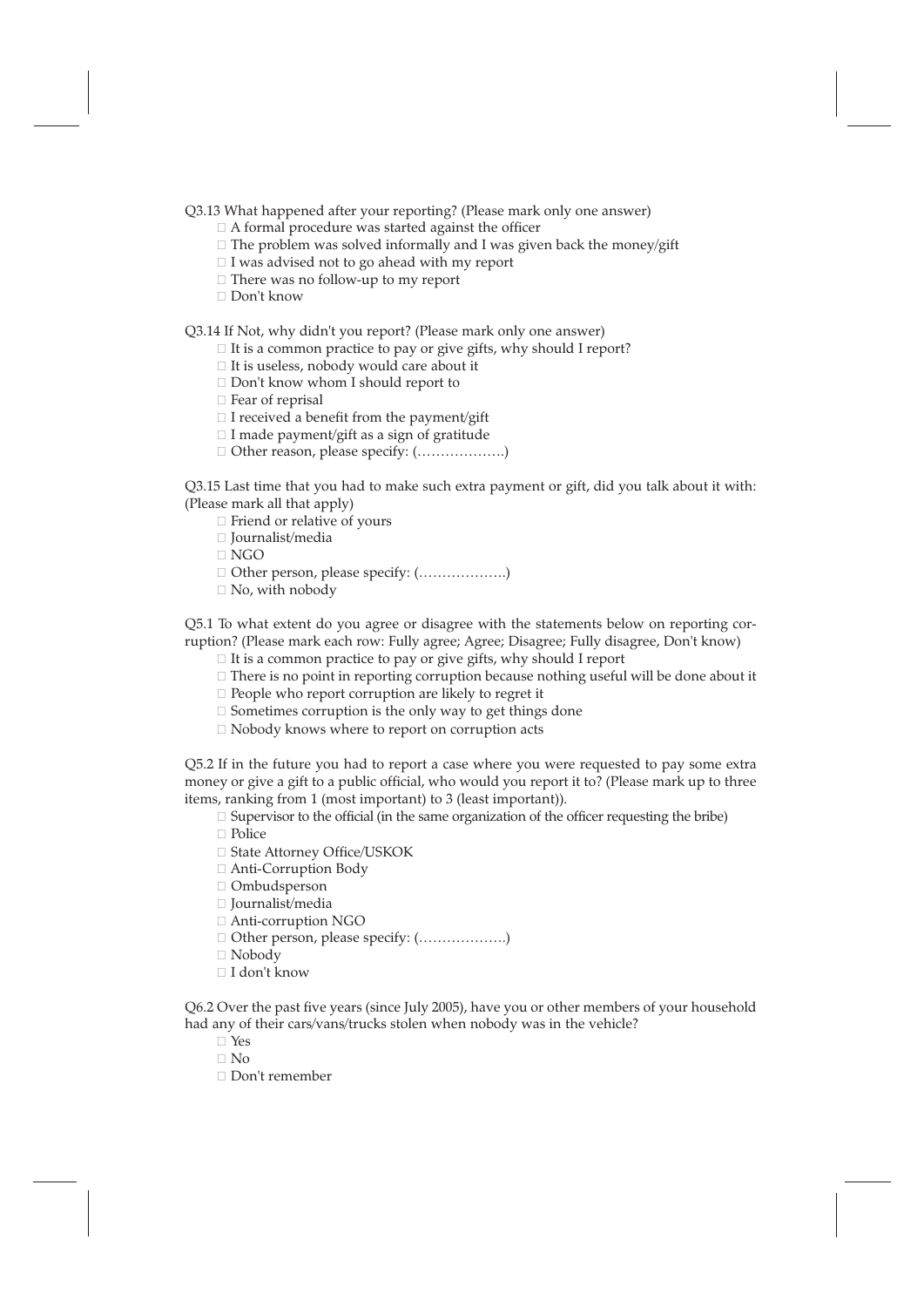Q6.7 Over the past 5 years (since July 2005), did anyone actually get into your house or flat without permission and steal or try to steal something? I am not including here thefts from garages, sheds or lock-ups.

Yes No Don't remember

Q6.11 Over the past 5 years (since July 2005), has anyone stolen, or tried to steal, something from you by using force or threatening you?

Yes No Don't remember

Q6.17 There are different types of theft of personal property, such as pick-pocketing or theft of a purse, wallet, clothing, jewellery, mobile phone or sports equipment. This can happen at one's work, at school, in a pub, on public transport, on the beach, or in the street. Over the past 5 years (since July 2005), have you personally been the victim of any of these incidents?

Yes No Don't remember

Q6.21 Apart from the incidents just covered, have you over the past five years (since July 2005) been personally attacked or threatened by someone in a way that really frightened you either at home or elsewhere, such as in a pub, in the street, at school, on public transport, or at your workplace?

Yes No Don't remember

Q6.6, Q6.10, Q.6.16, Q6.20, Q6.24 The last time did you or anyone else report the incident to the police?

Yes No Don't know

## **NOTES**

<sup>1</sup> This research stemmed from the project *Household survey on experience of corruption and other forms of crime in Croatia*, which was based on a grant agreement between the Institute of Economics, Zagreb and UNODC. The views and results presented in this paper, however, are the authors' responsibility only.

2 Two widely used corruption perception measures are Corruption Perceptions Index of Transparency International [\(http://www.trans](http://www.transparency.org) [parency.org\)](http://www.transparency.org) and Control of Corruption as one of the Worldwide Governance Indicators (developed by the World Bank Institute, [http://www.worldbank.org\)](http://www.worldbank.org).

3 Croatia has ratified international anti-corruption conventions and harmonized national legislation accordingly; corruption is treated as a criminal act.

310 <sup>4</sup> For a definition of institutions see North, 1990.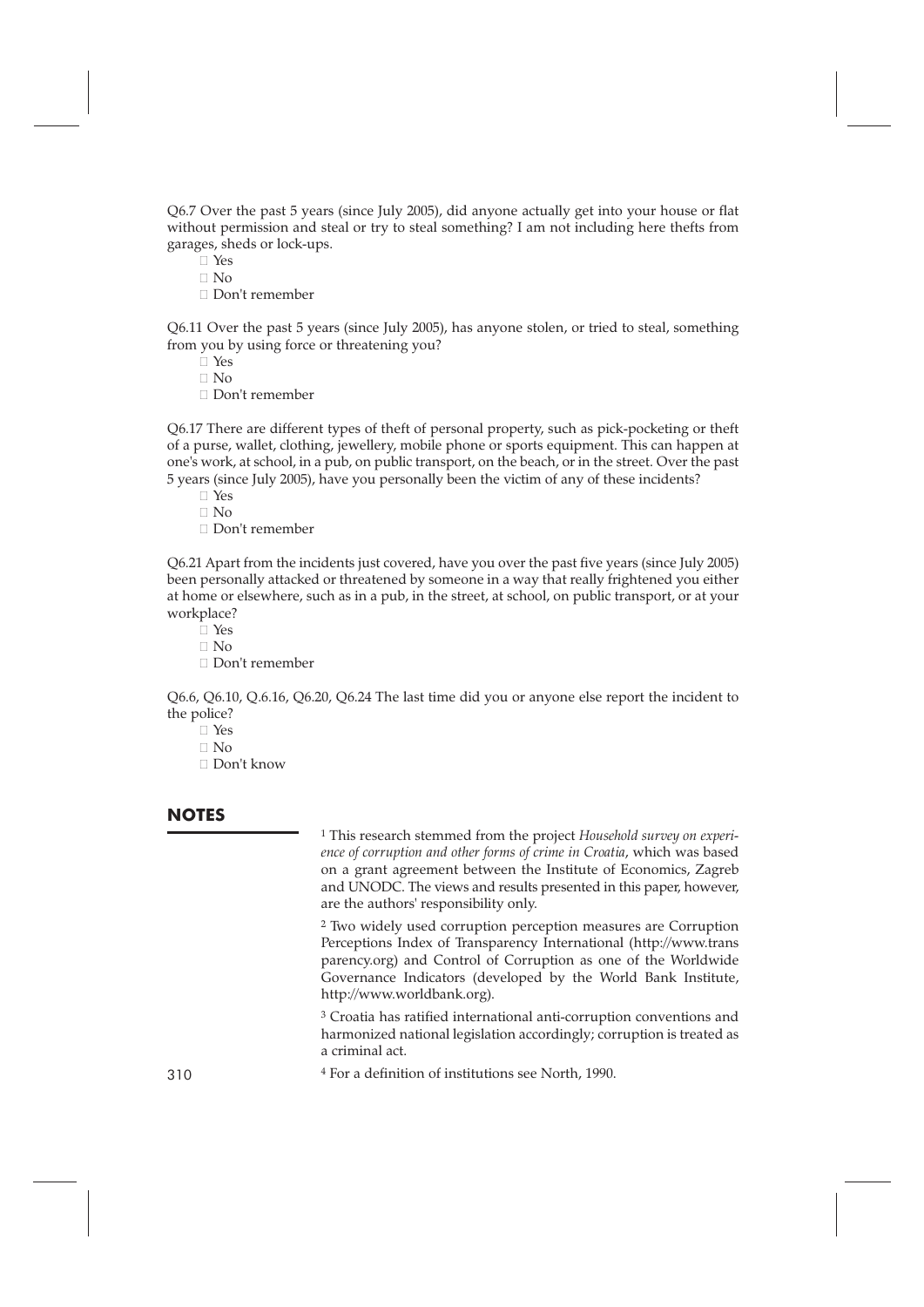5 Office for the Suppression of Corruption and Organised Crime.

6 http://www.antikorupcija.hr.

7 Even though the survey reveals "petty" administrative corruption and does not capture "grand" political corruption.

#### **REFERENCES**

Baloban, S. and Rimac, I. (1999), Povjerenje u institucije u Hrvatskoj (Confidence in Institutions in Croatia). *Bogoslovska smotra*, 68 (4): 663-672.

Berggren, N. and Jordahl, H. (2006), Free to Trust: Economic Freedom and Social Capital. *Kyklos*, 59 (2): 141-169. [doi:10.1111/j.1467-](http://dx.doi.org/10.1111/j.1467-6435.2006.00324.x) [6435.2006.00324.x](http://dx.doi.org/10.1111/j.1467-6435.2006.00324.x)

Budak, J. (2006), Corruption in Croatia: Perceptions Rise, Problems Remain. *Croatian Economic Survey*, 9: 35-68.

Budak, J. and Rajh, E. (2010), *Surveillance Issues on Reporting Corruption: Case of Corruption Survey in Croatia*, Proceedings of the Conference ICT: Development Surveillance, Paneuropean University Apeiron, Banja Luka, Bosnia and Herzegovina, September 17, 2010, pp. 75-86, Banja Luka: Paneuropean University Apeiron.

Haggerty, K. D. and Gazso, A. (2005), The Public Politics of Opinion Research on Surveillance and Privacy. *Surveillance & Society*, 3 (2/3): 173-180.

Jain, A. K. (2001), Corruption: A Review. *Journal of Economic Surveys*, 15 (1): 71-121. [doi:10.1111/1467-6419.00133](http://dx.doi.org/10.1111/1467-6419.00133)

Jensen, N. M., Li, Q. and Rahman, A. (2007), Heard Melodies are Sweet, but Those Unheard are Sweeter: Understanding Corruption Using Cross-National Firm-Level Surveys, *The World Bank Policy Research Working Paper WPS4413,* November 2007, Washington, DC: The World Bank.

Kaufmann, D. (1997), Corruption: The Facts. *Foreign Policy*, 107 (Summer): 114-131. [doi:10.2307/1149337](http://dx.doi.org/10.2307/1149337)

Leff, N. H. (1964), Economic Development through Bureaucratic Corruption. *American Behavioral Scientist*, 8 (3): 8-14. [doi:10.1177/0002764](http://dx.doi.org/10.1177/000276426400800303) [26400800303](http://dx.doi.org/10.1177/000276426400800303)

Mauro, P. (1995), Corruption and Growth. *The Quarterly Journal of Economics*, 110 (3): 681-712. doi: 10.2307/2946696

Nooteboom, B. (2007), Social Capital, Institutions and Trust. *Review of Social Economy*, 65 (1): 29-53. [doi:10.1080/00346760601132154](http://dx.doi.org/10.1080/00346760601132154)

North, D. C. (1990), *Institutions, Institutional Change and Economic Performance*, Cambridge, Cambridge University Press.

Radovan, M. (2006), Towards a Surveillance Society. *Ekonomska istraživanja*, 19 (2): 40-52.

Radovan, M. and Jugo, I. (2006), On Data Gathering and Surveillance. In: B. Aurer and M. Bača (eds.), *Proceedings of the 17th International Conference on Information and Intelligent Systems* (pp. 435-440), Varaždin, Croatia, September 20-22, 2006, Varaždin, Fakultet organi-311 zacije i informatike.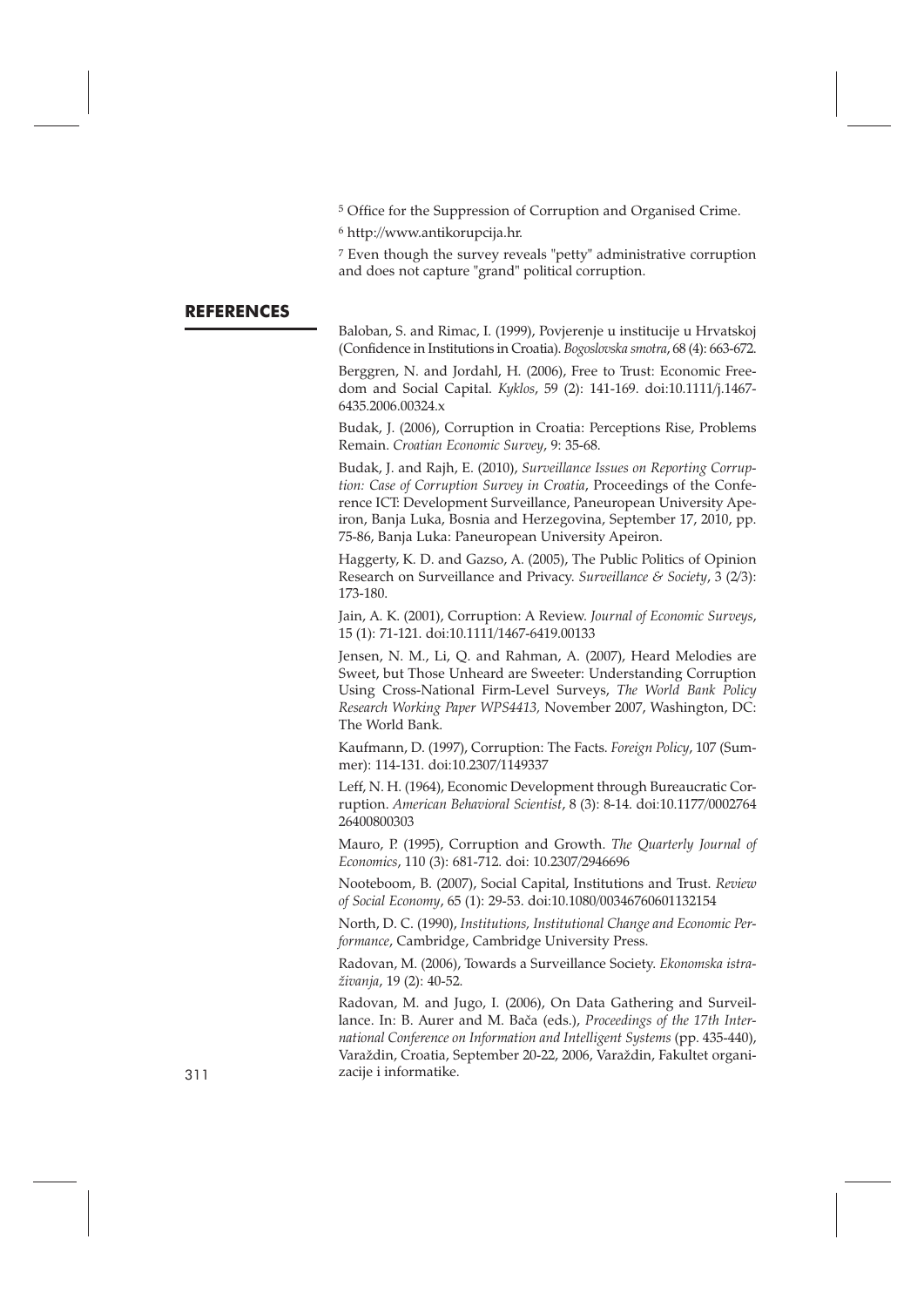BUDAK, J., RAJH, E.: CORRUPTION SURVEY... Reinikka, R. and Svensson, J. (2006), Using Micro-Surveys to Measure and Explain Corruption. *World Development*, 34 (2): 359-370. [doi:10.1016/j.worlddev.2005.03.009](http://dx.doi.org/10.1016/j.worlddev.2005.03.009)

Sampford, C., Shacklock, A., Connors, C. and Galtung, F. (eds.) (2006), *Measuring Corruption*, Aldershot, Ashgate.

Schneider, F. and Enste, D. (2002), *The Shadow Economy: Theoretical Approaches, Empirical Studies, and Political Implications*, Cambridge, Cambridge University Press.

Singer, E., Van Hoewyk, J. and Neugebauer, R. J. (2003), Attitudes and Behavior: The Impact of Privacy and Confidentiality Concerns on Participation in the 2000 Census. *Public Opinion Quarterly*, 67 (3): 368-384. [doi:10.1086/377465](http://dx.doi.org/10.1086/377465)

Štulhofer, A. (2004), Perception of Corruption and the Erosion of Social Capital in Croatia 1995-2003. *Politička misao*, 41 (5): 74-86.

Tanzi, V. (1998), Corruption Around the World: Causes, Consequences, Scope, and Cures. *IMF Staff Papers*, 45 (4): 559-594, Washington, DC: IMF. [doi:10.2307/3867585](http://dx.doi.org/10.2307/3867585)

Treisman, D. (2007), What Have We Learned About the Causes of Corruption from Ten Years of Cross-National Empirical Research? *Annual Review of Political Science*, 10: 211-244. [doi:10.1146/annurev.polisci.](http://dx.doi.org/10.1146/annurev.polisci.10.081205.095418) [10.081205.095418](http://dx.doi.org/10.1146/annurev.polisci.10.081205.095418)

Zipparo, L. (1998), Factors Which Deter Public Officials from Reporting Corruption. *Crime, Law and Social Change*, 30 (3): 273-287. [doi:10.1023/A:1008326527512](http://dx.doi.org/10.1023/A:1008326527512)

# Ispitivanje korupcije u Hrvatskoj: povjerljivost ankete i povjerenje u institucije

Jelena BUDAK, Edo RAJH Ekonomski institut, Zagreb

Rad polazi od dosadašnje literature o anketama o korupciji, metodološkom problemu odbijanja odgovora o stvarnim iskustvima korupcije te o potencijalnim uzrocima neprijavljivanja korupcije. Studija opisuje konkretnu problematiku u anketnom ispitivanju korupcije i primijenjena rješenja kako bi se smanjio rizik davanja odgovora koji podcjenjuju stvarna korupcijska iskustva građana. Na temelju Ankete o korištenju javnih usluga i poštenju u javnim službama, provedene u Hrvatskoj 2010. godine, u radu se problem neprijavljivanja korupcije razmatra sa dva stajališta. Najprije se analizira spremnost anketiranih da potvrde svoje sudjelovanje u korupcijskom djelu i razloge odbijanja davanja odgovora. U radu se ispituje percepcija rizika zlouporabe osobnih podataka i mišljenje ispitanika o zaštiti 312 anonimnosti. Prema anketnim podacima obrađuju se stavovi